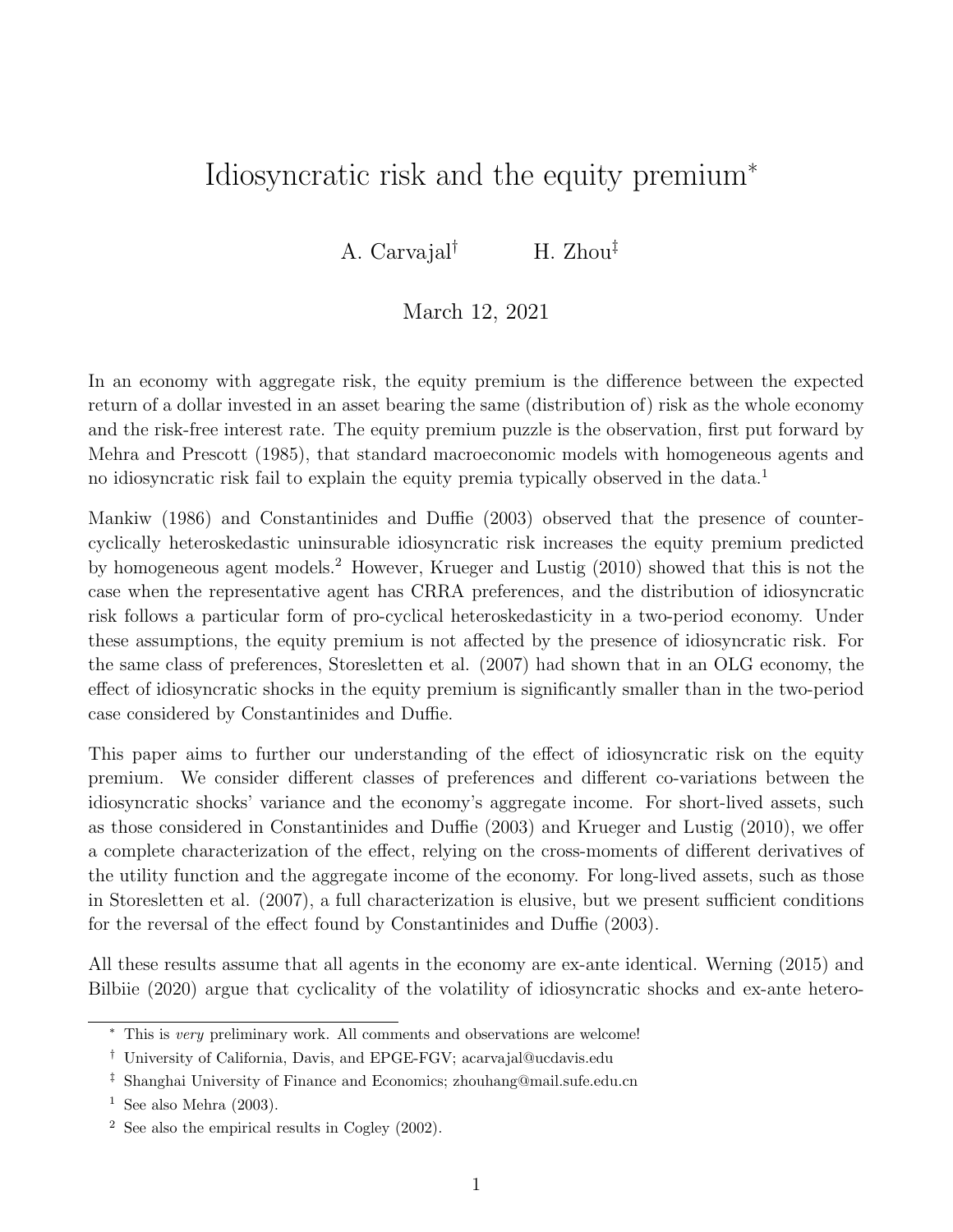geneity renders many conclusions of homogeneous-agent models invalid.<sup>3</sup> Heterogeneity makes our analysis rather un-tractable, but we present a decomposition of the multiple effects at play that isolates the effect of idiosyncratic risk on the equity premium.

# 1 Homogeneous Agents

Let non-degenerate random variable  $W$  represent the future wealth of an economy were all agents are identical, and let function  $u : \mathbb{R}_+ \to \mathbb{R}$  be the agents' Bernoulli utility index. Suppose that the support of W is a subset of  $\mathbb{R}_{++}$  and that u is  $\mathbb{C}^3(\mathbb{R}_{++})$ , strictly increasing and strictly concave and has non-negative third derivative.

#### 1.1 Benchmark: only aggregate risk

In the absence of any other shocks, the portfolio problem of the agents in this economy is

$$
\max_{y} \left\{ u_0(w_0 - q \cdot y) + \mathbb{E}[u(W + W \cdot y)] \right\},\,
$$

where q denotes the price of the asset that pays  $W$  in the second period and  $y$  is the quantity of that asset demanded by the individual.<sup>4</sup> Under the assumption that all agents are identical, only a no-trade equilibrium is possible, so

$$
q = \frac{\mathbb{E}[u'(W) \cdot W]}{u'_0(w_0)}.
$$

If the agents could also trade a risk-less asset with payoff  $\mathbb{E}(W)$ , its price would equal

$$
\frac{\mathbb{E}[u'(W)]\cdot \mathbb{E}(W)}{u_0'(w_0)}.
$$

The *equity premium* measures how much more expensive this riskless asset would be, namely the relative price of the risk-less to the risky asset (minus one). In the absence of any other risk, thus, the equity premium is

$$
\bar{p} = \frac{\mathbb{E}\left[u'(W)\right] \cdot \mathbb{E}(W)}{\mathbb{E}\left[u'(W) \cdot W\right]} - 1.
$$
\n(1)

## 1.2 Idiosyncratic risk

Let random variable S, with  $\mathbb{E}(S | W) = 0$ , be the agents' uninsurable idiosyncratic risk. The agents' consumption is  $C = W + S$  and the equity premium is

$$
p = \frac{\mathbb{E}\left[u'(C)\right] \cdot \mathbb{E}(W)}{\mathbb{E}\left[u'(C) \cdot W\right]} - 1.
$$
\n(2)

<sup>&</sup>lt;sup>3</sup> Acharya and Dogra (2020) quantify some of the effects in Werning (2015).

<sup>&</sup>lt;sup>4</sup> Here,  $u_0$  is the instantaneous utility function for consumption in the first period, and  $w_0$  is the individuals' wealth in that same period.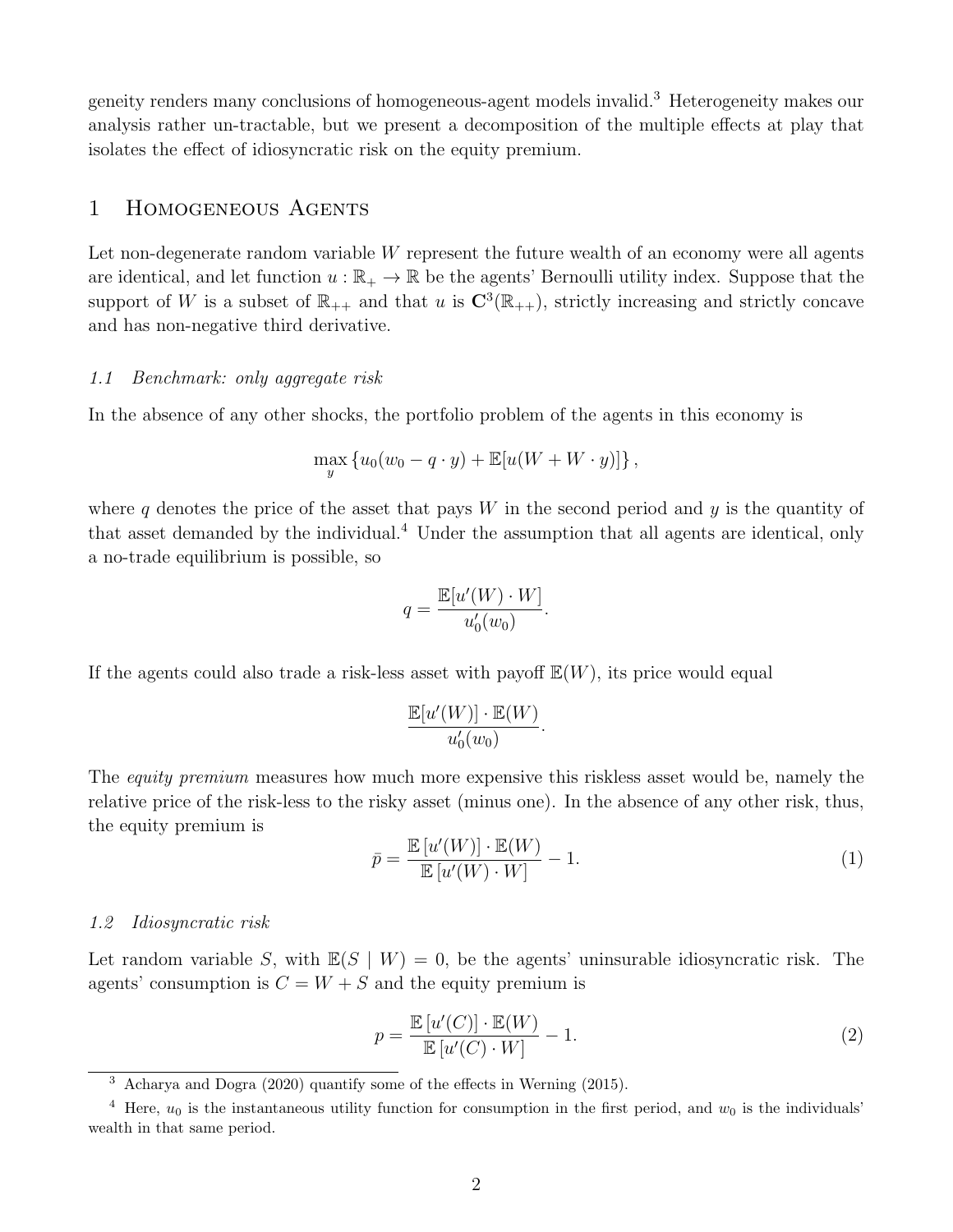Iterating expectations, this is

$$
p = \frac{\mathbb{E}\left\{\mathbb{E}\left[u'(W+S) \mid W\right]\right\} \cdot \mathbb{E}(W)}{\mathbb{E}\left\{\mathbb{E}\left[u'(W+S) \mid W\right] \cdot W\right\}} - 1.
$$
\n(3)

REMARK 1. Note from Eq. (3) that if the economy displays idiosyncratic risk, using Eq. (1) instead of Eq.  $(2)$  misspecifies the equity premium, as it amounts to assuming the equality

$$
\mathbb{E}\left[u'(W+S) \mid W\right] = u'\left(\mathbb{E}(W+S \mid W)\right),\
$$

which in general requires that the Bernoulli index be quadratic.

1.3 Idiosyncratic risk and the equity premium

Using the quadratic expansion

$$
u'(w+s) \approx u'(w) + u''(w) \cdot s + \frac{1}{2} \cdot u'''(w) \cdot s^2,
$$
 (4)

we get that

$$
\mathbb{E}\left[u'(W+S)\mid W\right] \approx u'(W) + \frac{1}{2} \cdot u'''(W) \cdot \mathbb{V}(S \mid W),\tag{5}
$$

where  $V$  is the variance operator. This allows us to approximate Eq. (3) by

$$
\hat{p} = \frac{\mathbb{E}\left[u'(W) + \frac{1}{2} \cdot u'''(W) \cdot \mathbb{V}(S \mid W)\right] \cdot \mathbb{E}(W)}{\mathbb{E}\left\{\left[u'(W) + \frac{1}{2} \cdot u'''(W) \cdot \mathbb{V}(S \mid W)\right] \cdot W\right\}} - 1.
$$
\n(6)

THEOREM 1 (Irrelevance, 1). If one of the following two conditions holds, idiosyncratic risk does not affect the equity premium, in the sense that  $\hat{p} = \bar{p}$ :

- 1. the Bernoulli index is quadratic, or
- 2. the first derivative of the Bernoulli index is homogeneous and  $\mathbb{V}(S \mid W = w) = \sigma w^2$  for some constant  $\sigma \geq 0$ , almost surely.

Proof. That the first condition suffices is straightforward, as mentioned in Remark 1: under a quadratic index,  $u'''(w) = 0$  for all w, and the equality follows.

To see that the second condition also suffices, suppose that  $u'(w) = u'(1)w^{-\rho}$ , for some  $\rho > 0$ , and hence that  $u'''(w) = \rho(\rho+1)u(1)w^{-(\rho+2)}$ . Substituting this and the functional form of the conditional variance of S, we get

$$
\hat{p} = \frac{\mathbb{E}\left[W^{-\rho} + \rho(\rho+1)\frac{\sigma}{2} \cdot W^{-(\rho+2)} \cdot W^2\right] \cdot \mathbb{E}(W)}{\mathbb{E}\left\{\left[W^{-\rho} + \rho(\rho+1)\frac{\sigma}{2} \cdot W^{-(\rho+2)} \cdot W^2\right] \cdot W\right\}} - 1
$$
\n
$$
= \frac{\mathbb{E}\left\{\left[1 + \rho(\rho+1)\frac{\sigma}{2}\right] \cdot W^{-\rho}\right\} \cdot \mathbb{E}(W)}{\mathbb{E}\left\{\left[1 + \rho(\rho+1)\frac{\sigma}{2}\right] \cdot W^{-(\rho-1)}\right\}} - 1
$$
\n
$$
= \frac{\mathbb{E}[W^{-\rho}) \cdot \mathbb{E}(W)}{\mathbb{E}(W^{-(\rho-1)})} - 1
$$
\n
$$
= \bar{p}.
$$
\n
$$
\Box
$$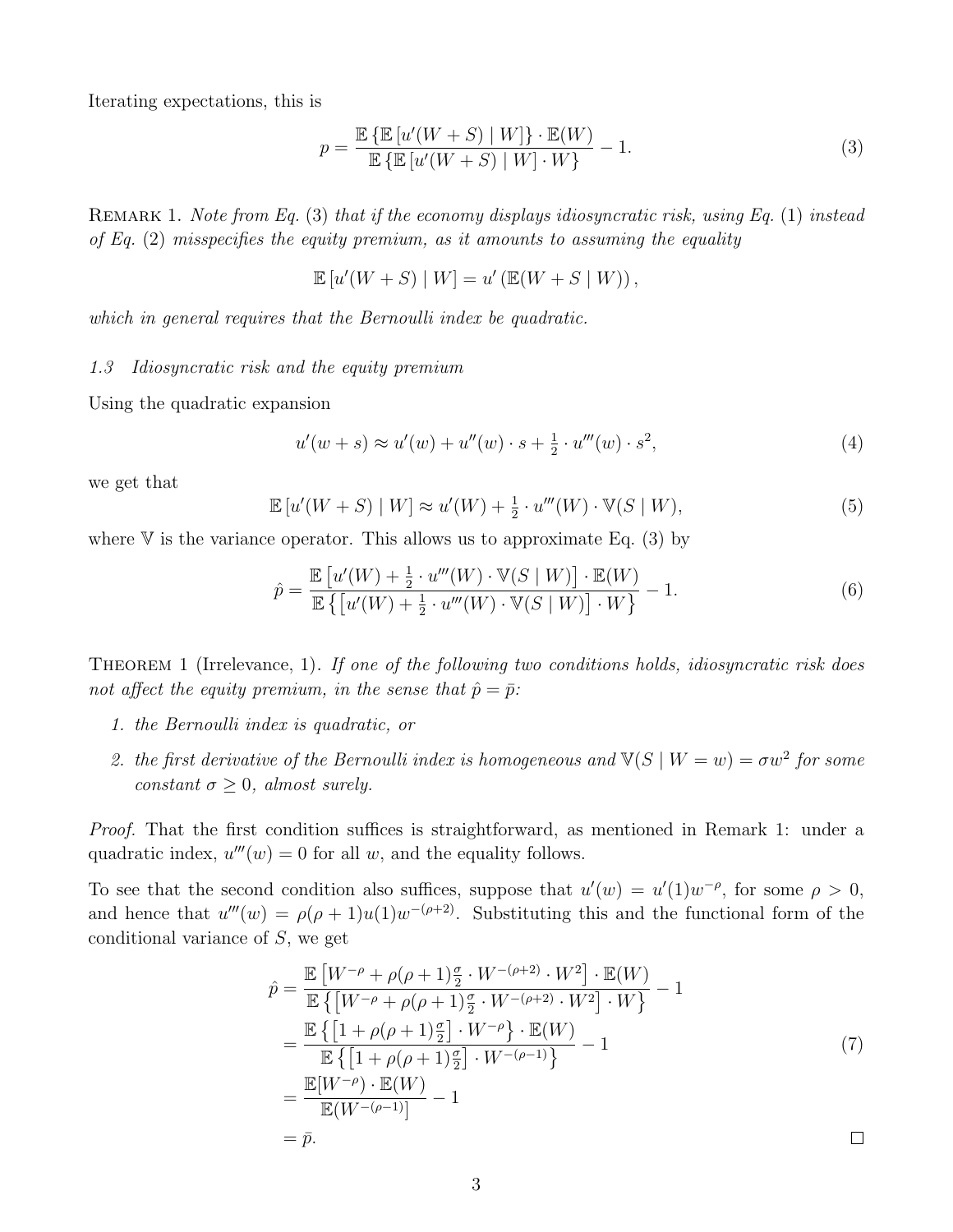REMARK 2. The second case in the theorem encompasses the whole class of CRRA Bernoulli indexes: all homogeneous functions (the case explicitly solved in Krueger and Lustig, 2010) as well as all the logarithmic indexes.

These two cases where one obtains irrelevance, however, appear rather limiting. Quadratic preferences are the least prudent version of prudent preferences, while the assumption that the volatility of idiosyncratic shocks is pro-cyclical and follows a specific functional may be unsatisfactory, in that it requires the assumption that the relative shock  $S/W$  be independent of W.

On the other hand:

THEOREM 2 (Relevance, 1). Suppose that the Bernoulli index is exponential:  $u(w) = -e^{-\alpha w}$ , for some  $\alpha > 0$ .

- 1. If  $\mathbb{V}(S \mid W = w) = \sigma/w$  for some  $\sigma > 0$ , then the equity premium is larger in the presence of *idiosyncratic risk:*  $\hat{p} > \bar{p}$ .
- 2. If  $\mathbb{V}(S \mid W = w) = \sigma w$  for some  $\sigma > 0$ , then the equity premium is smaller in the presence of idiosyncratic risk:  $\hat{p} < \bar{p}$ .

Proof. By direct computation, for this Bernoulli index

$$
\hat{p} = \frac{\mathbb{E}\left\{e^{-\alpha W}\cdot\left[1+\frac{1}{2}\alpha^2\cdot\mathbb{V}(S\mid W)\right]\right\}\cdot\mathbb{E}(W)}{\mathbb{E}\left\{e^{-\alpha W}\cdot\left[1+\frac{1}{2}\alpha^2\cdot\mathbb{V}(S\mid W)\right]\cdot W\right\}} - 1
$$

and

$$
\bar{p} = \frac{\mathbb{E}\left(e^{-\alpha W}\right)\cdot \mathbb{E}(W)}{\mathbb{E}\left(e^{-\alpha W}\cdot W\right)} - 1.
$$

Whether  $\hat{p}$  is larger or smaller than  $\bar{p}$  depends thus on the sign of

$$
\mathbb{E}\left[e^{-\alpha W} \cdot \mathbb{V}(S \mid W)\right] \cdot \mathbb{E}\left(e^{-\alpha W} \cdot W\right) - \mathbb{E}\left(e^{-\alpha W}\right) \cdot \mathbb{E}\left[e^{-\alpha W} \cdot \mathbb{V}(S \mid W) \cdot W\right].
$$
 (8)

For the first claim, after substituting  $\mathbb{V}(S | W) = \sigma/W$  into Eq. (8), we need to show that

$$
\mathbb{E}\left(e^{-\alpha W} \cdot W^{-1}\right) \cdot \mathbb{E}\left(e^{-\alpha W} \cdot W\right) > \mathbb{E}\left(e^{-\alpha W}\right)^2.
$$

If we let  $V$  be an (ancillary) random variable distributed identically to  $W$  and independent from it, we can rewrite the latter expression as

$$
\mathbb{E}\left[e^{-\alpha(W+V)}\cdot\left(\frac{V}{W}-1\right)\right]>0,
$$

and the left-hand side of this inequality is proportional, by a factor of

$$
\frac{\Pr(V \neq W)}{2} > 0,
$$

to

$$
\mathbb{E}\left[e^{-\alpha(W+V)}\cdot\left(\frac{V}{W}-1\right)\mid V>W\right]+\mathbb{E}\left[e^{-\alpha(W+V)}\cdot\left(\frac{V}{W}-1\right)\mid V
$$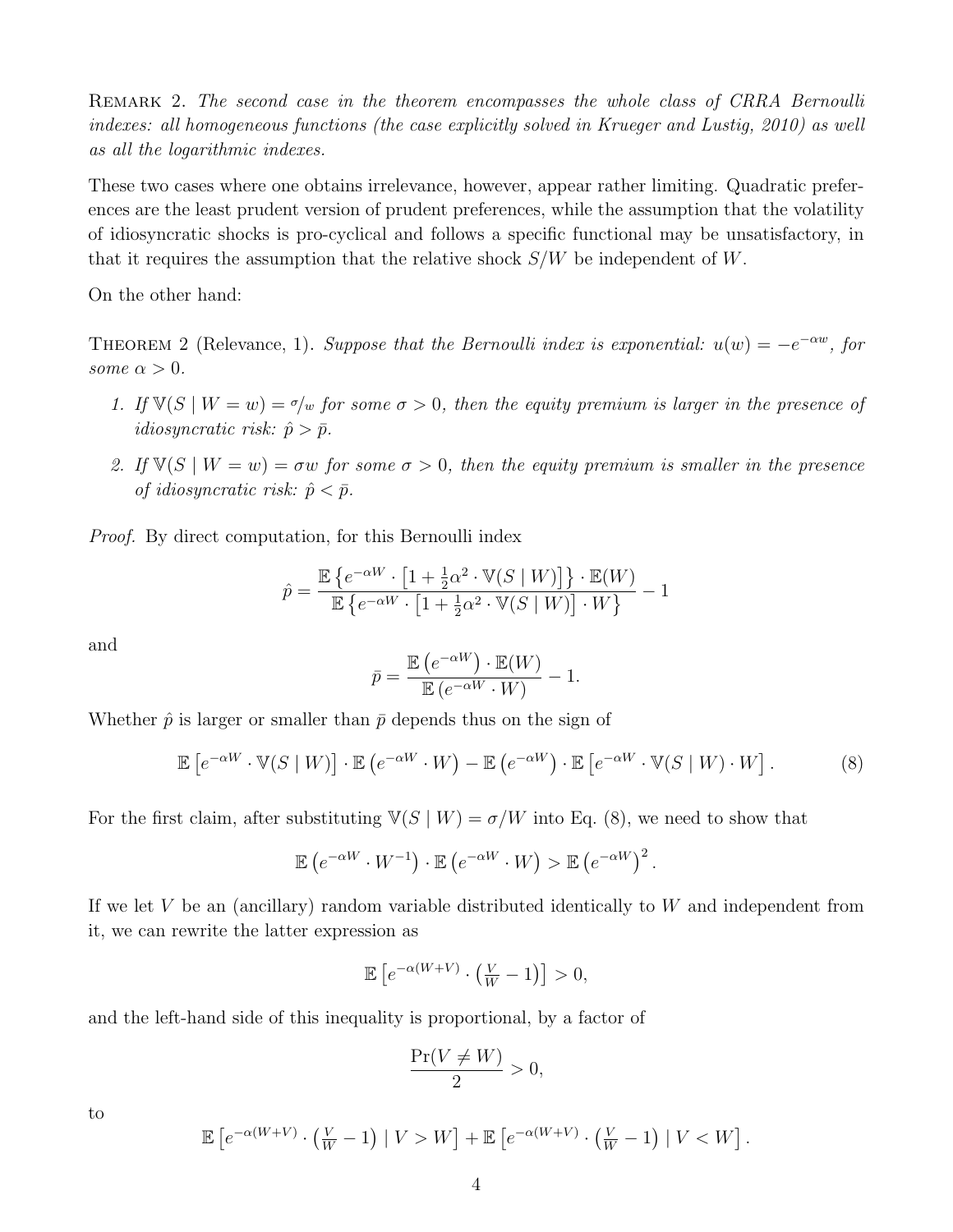This expression is equivalent to

$$
\mathbb{E}\left[e^{-\alpha(W+V)}\cdot\left(\frac{V}{W}-1\right)\mid V>W\right]+\mathbb{E}\left[e^{-\alpha(V+W)}\cdot\left(\frac{W}{V}-1\right)\mid W
$$

which, by direct computation, is

$$
\mathbb{E}\left[e^{-\alpha(W+V)}\cdot\left(\frac{V}{W}+\frac{W}{V}-2\right)\mid V>W\right] = \mathbb{E}\left[e^{-\alpha(W+V)}\cdot\frac{(V-W)^2}{VW}\mid V>W\right] > 0,
$$

as needed.

For the second claim, Eq. (8) and  $\mathbb{V}(S | W) = \sigma W$  imply that we want to prove that

$$
\mathbb{E}\left(e^{-\alpha W} \cdot W\right)^2 < \mathbb{E}\left(e^{-\alpha W}\right) \cdot \mathbb{E}\left(e^{-\alpha W} \cdot W^2\right).
$$

Using the same definition of  $V$  as above, this amounts to showing that

$$
\mathbb{E}\left[e^{-\alpha(W+V)}\cdot W\cdot V\cdot\left(1-\frac{W}{V}\right)\right]<0,
$$

which is true by an analogous argument.

#### REMARK 3. This theorem covers all CARA Bernoulli indexes.

A comparison of the previous two theorems suggests a connection between the behavior of the coefficients of risk aversion, the behavior of the conditional variance of the idiosyncratic shocks, and the effect of the latter on the equity premium. As is well known, the relative risk aversion coefficient measures the agents' willingness to pay to insure against multiplicative shocks of a given variance. The second statement in Theorem 1 proves that when such willingness to pay is constant on the agents' wealth, if the variance of the multiplicative idiosyncratic shock is also constant, then the shock has no effect on the premium. The absolute risk aversion coefficient approximates the willingness to pay to insure against *additive* shocks of a given variance, and Theorem 2 suggests that when such willingness to pay is constant, the equity premium changes with the presence of additive idiosyncratic risk unless the conditional variance of such risk is constant.

Whether, conditional on aggregate wealth, the idiosyncratic risk is homoskedastic or heteroskedastic is an empirical question and we take no position about it. The irrelevance result of Krueger and Lustig (and our minimal extension in Theorem 1) requires a very particular form of heteroskedasticity, as the following theorem shows.

THEOREM 3 (Relevance, 2). Suppose that the first derivative of the Bernoulli index is homogeneous and  $\mathbb{V}(S \mid W = w) = \sigma w^{\kappa}$  for constants  $\sigma, \kappa \geq 0$ , almost surely.

- 1. If  $\kappa < 2$ , then the equity premium is larger in the presence of idiosyncratic risk:  $\hat{p} > \bar{p}$ .
- 2. If  $\kappa > 2$ , then the equity premium is smaller in the presence of idiosyncratic risk:  $\hat{p} < \bar{p}$ .

*Proof.* As in the proof of Theorem 1, assume that  $u'(w) = u'(1)w^{-\rho}$ , for some  $\rho > 0$ . Substituting the functional form of the conditional variance of  $S$ , we get, instead of Eq.  $(7)$ ,

$$
\hat{p} = \frac{\mathbb{E}\left\{ \left[ 1 + \rho(\rho + 1)\frac{\sigma}{2} \cdot W^{\kappa - 2} \right] \cdot W^{-\rho} \right\} \cdot \mathbb{E}(W)}{\mathbb{E}\left\{ \left[ 1 + \rho(\rho + 1)\frac{\sigma}{2} \cdot W^{\kappa - 2} \right] \cdot W^{-(\rho - 1)} \right\}} - 1,
$$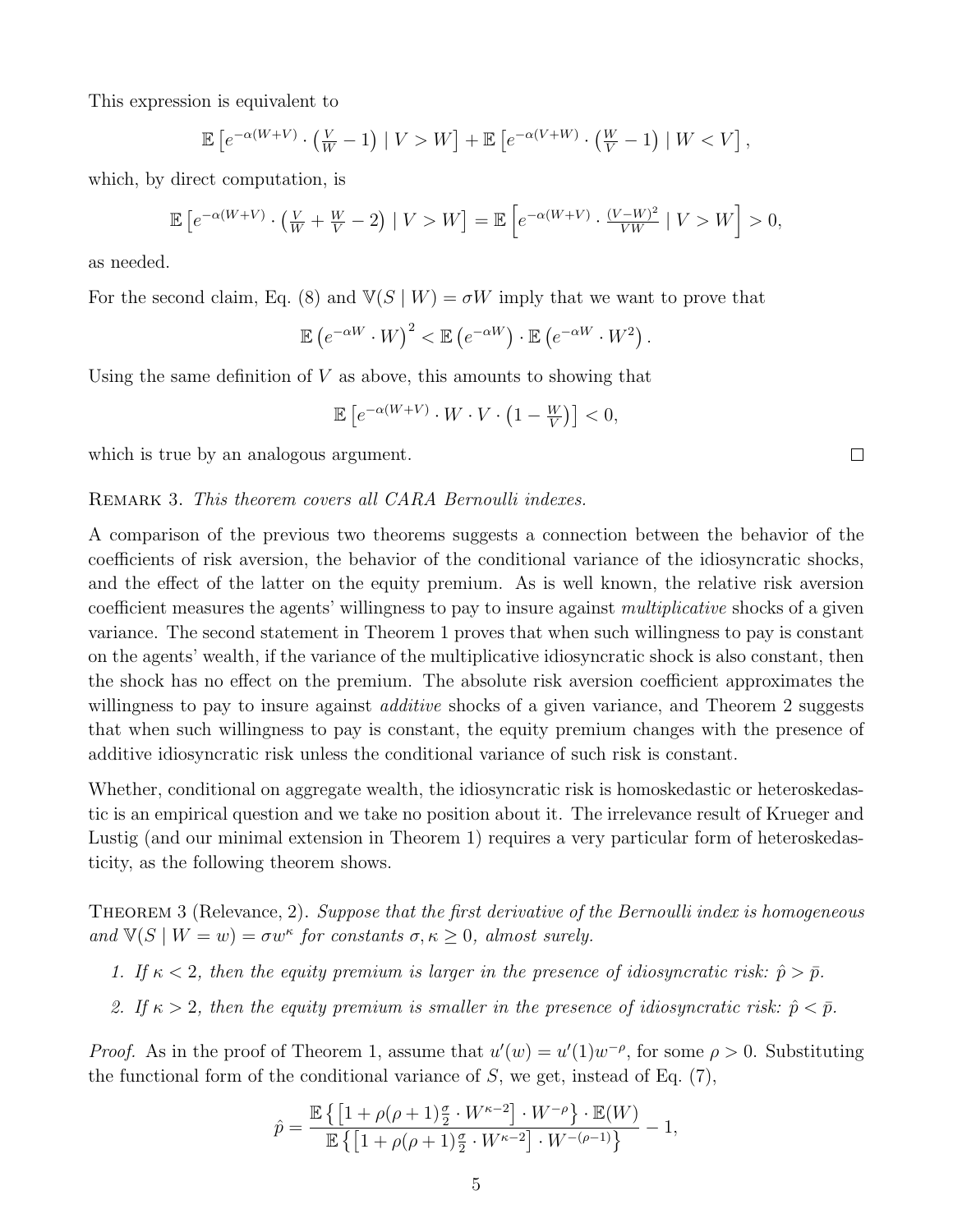while

$$
\bar{p} = \frac{\mathbb{E}(W^{-\rho}) \cdot \mathbb{E}(W)}{\mathbb{E}[W^{-(\rho-1)}]} - 1.
$$

By direct computation, for the first claim we need to show that, whenever  $\kappa < 2$ ,

$$
\mathbb{E}\left\{\left[1+\Delta W^{\kappa-2}\right]\cdot W^{-\rho}\right\}\cdot \mathbb{E}[W^{-(\rho-1)}] > \mathbb{E}(W^{-\rho})\cdot \mathbb{E}\left\{\left[1+\Delta W^{\kappa-2}\right]\cdot W^{-(\rho-1)}\right\},\,
$$

where  $\Delta = \rho(\rho + 1)\sigma/2 > 0$ .

Let us define random variable  $V$  as in the proof of Theorem 2. By direct computation, we need to argue that

$$
\mathbb{E}\left[\Delta \cdot W^{-\rho} \cdot V^{-\rho+1} \cdot \left(W^{\kappa-2} - V^{\kappa-2}\right)\right] > 0.
$$

Using the same technique as in the proof of Theorem 2, the left-hand side of this expression is directly proportional, by a factor of  $Pr(W > V)$ , to

$$
\mathbb{E}\left[\Delta \cdot W^{-\rho} \cdot V^{-\rho} \cdot (V - W) \cdot \left(W^{\kappa - 2} - V^{\kappa - 2}\right) \mid W > V\right].
$$

This expression is positive if, and only if,  $\kappa < 2$ .

The proof of the second claim is immediate.

For CRRA indexes, the power functional form of the conditional variance is mathematically useful in Theorem 1, and we conjecture that the irrelevance cannot be guaranteed without it. More importantly, however, the assumption that the conditional variance is pro-cyclical implies that idiosyncratic risk is not as significant when an economy is in a recession as when it is in a boom, which may be untenable.

For CARA indexes, when the idiosyncratic risk is counter-cyclical (and, again, of a particular functional form), its presence increases the equity premium. If in this case the heteroskedasticity is in the direction assumed by Krueger and Lustig (2010), the equity premium is lower in the presence of idiosyncratic risk.

As for homoskedastic shocks:

THEOREM 4 (Relevance, 3). Suppose that  $u''' > 0$  and that  $\mathbb{V}(S \mid W) = \Sigma$ , for some constant  $\Sigma \geq 0$ , almost surely. The equity premium  $\hat{p}$  ranges monotonically from

$$
\bar{p} = \frac{\mathbb{E}\left[u'(W)\right] \cdot \mathbb{E}(W)}{\mathbb{E}\left[u'(W) \cdot W\right]} - 1,
$$

when  $\Sigma = 0$ , to

$$
\frac{\mathbb{E}\left[u'''(W)\right] \cdot \mathbb{E}(W)}{\mathbb{E}\left[u'''(W) \cdot W\right]} - 1.
$$

as  $\Sigma \to \infty$ . This monotonicity is increasing if, and only if,

$$
\frac{\mathbb{C}\text{ov}[u'(W), W]}{\mathbb{E}[u'(W)]} > \frac{\mathbb{C}\text{ov}[u'''(W), W]}{\mathbb{E}[u'''(W)]},
$$
\n(9)

where Cov is the covariance *operator*.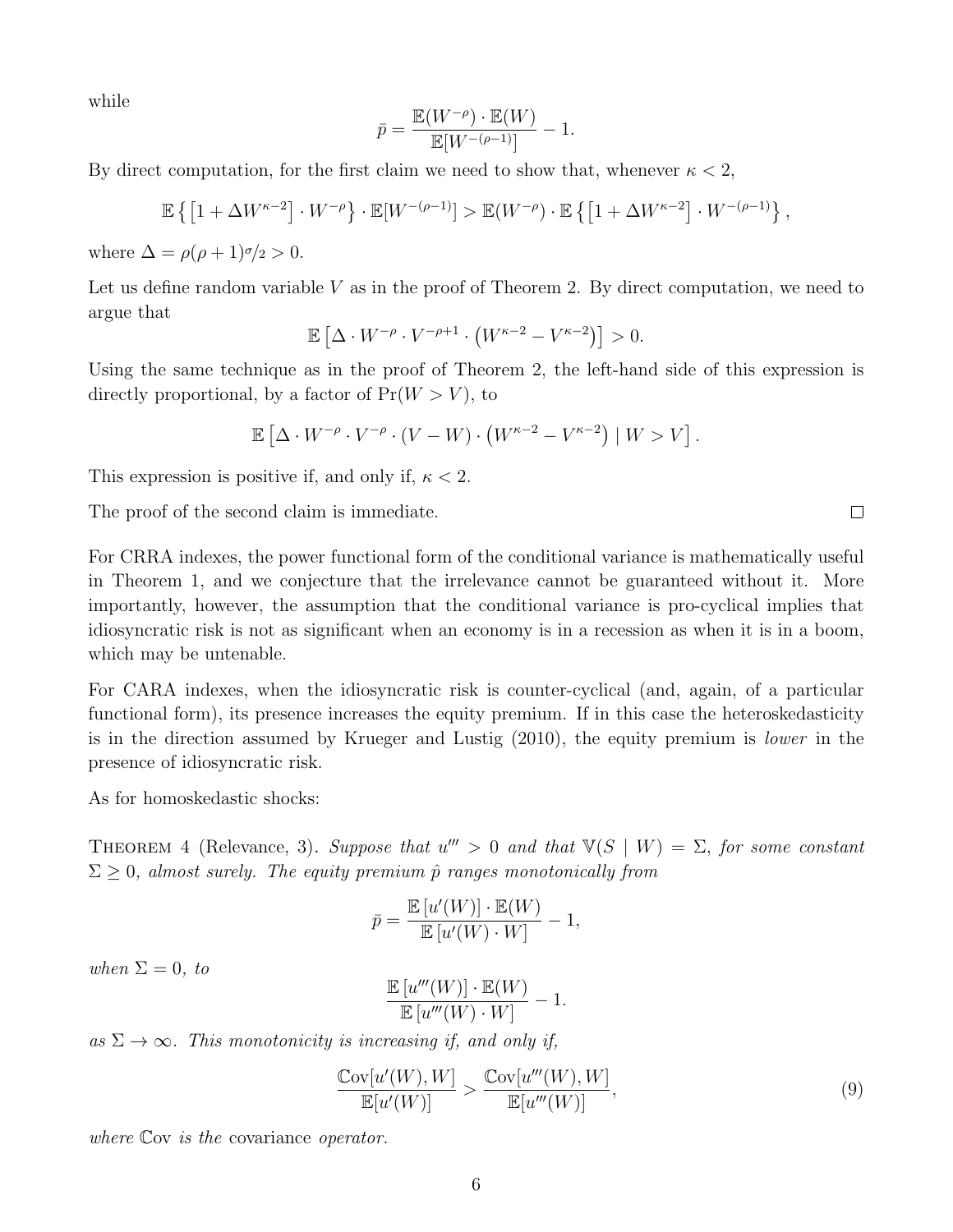The proof of this theorem is technically similar to the previous arguments, so we defer it, along with the remaining proofs in the paper, to an appendix.

The denominators on both sides of Eq. (9) are positive, and risk aversion implies that the numerator on the left-hand side is negative, so the ratio on the left-hand side is negative. None of our assumptions pins down the sign of the numerator on the right-hand side, though. If the covariance between the economy's aggregate income and the third derivative of the Bernoulli index is positive, then the variance of the idiosyncratic shock decreases the equity premium.

COROLLARY 1. Suppose that  $\mathbb{V}(S | W) = \Sigma > 0$  almost surely.

- 1. If the first derivative of the Bernoulli index is homogeneous,  $\hat{p}$  is increasing in  $\Sigma$ .
- 2. If the Bernoulli index is exponential,  $\hat{p}$  does not depend on  $\Sigma$ .

As before, the first claim applies to the class of CRRA Bernoulli indexes. It confirms that the irrelevance result in Krueger and Lustig (2010) depends on the specific type of heteroskedasticity that they assume for the idiosyncratic shock. If S is homoskedastic conditional on  $W$ , its presence implies a higher equity premium. The second claim provides another irrelevance result, which covers the class of CARA indexes, for the homoskedastic case, as expected.

# 2 Homogeneous Agents and Long-Lived Assets

If the risk is traded using a long-lived asset, its return must be adjusted to include the price of the asset. In a no-trade equilibrium the problem is simpler, so we concentrate on the more demanding case where the asset is traded.

#### 2.1 Benchmark: only aggregate risk

In the absence of any other risk, the *equity premium* would be

$$
\bar{p} = \frac{\mathbb{E}\left[u'(W+q)\right] \cdot \left[\mathbb{E}(W) + q\right]}{\mathbb{E}\left[u'(W+q) \cdot (W+q)\right]} - 1,\tag{10}
$$

where q is the price of the asset.<sup>5</sup>

$$
\max_{y} \left\{ u_0(w_0 - q \cdot y) + \mathbb{E}[u((W+q) \cdot y)] \right\},\,
$$

and its first-order condition is that

$$
u'_0(w_0 - q \cdot y) \cdot q = \mathbb{E}[u'((W+q) \cdot y) \cdot (W+q)].
$$

Market clearing requires that q be the solution to  $q = \mathbb{E}[u'((W+q)) \cdot (W+q)]/u'_0(w_0-q)$ , while a risk-less asset with the same expected return should be priced at  $\mathbb{E}[u'(W+q)] \cdot [\mathbb{E}(W) + q]/u_0'(w_0 - q)$ . The relative price of the risk-less asset to the risky asset (minus 1) is Eq. (10).

<sup>5</sup> Consider, for a specific application, the case of a stationary OLG economy where individuals live for two periods and the only asset in the economy pays W, i.i.d., every period. The problem of the young generation is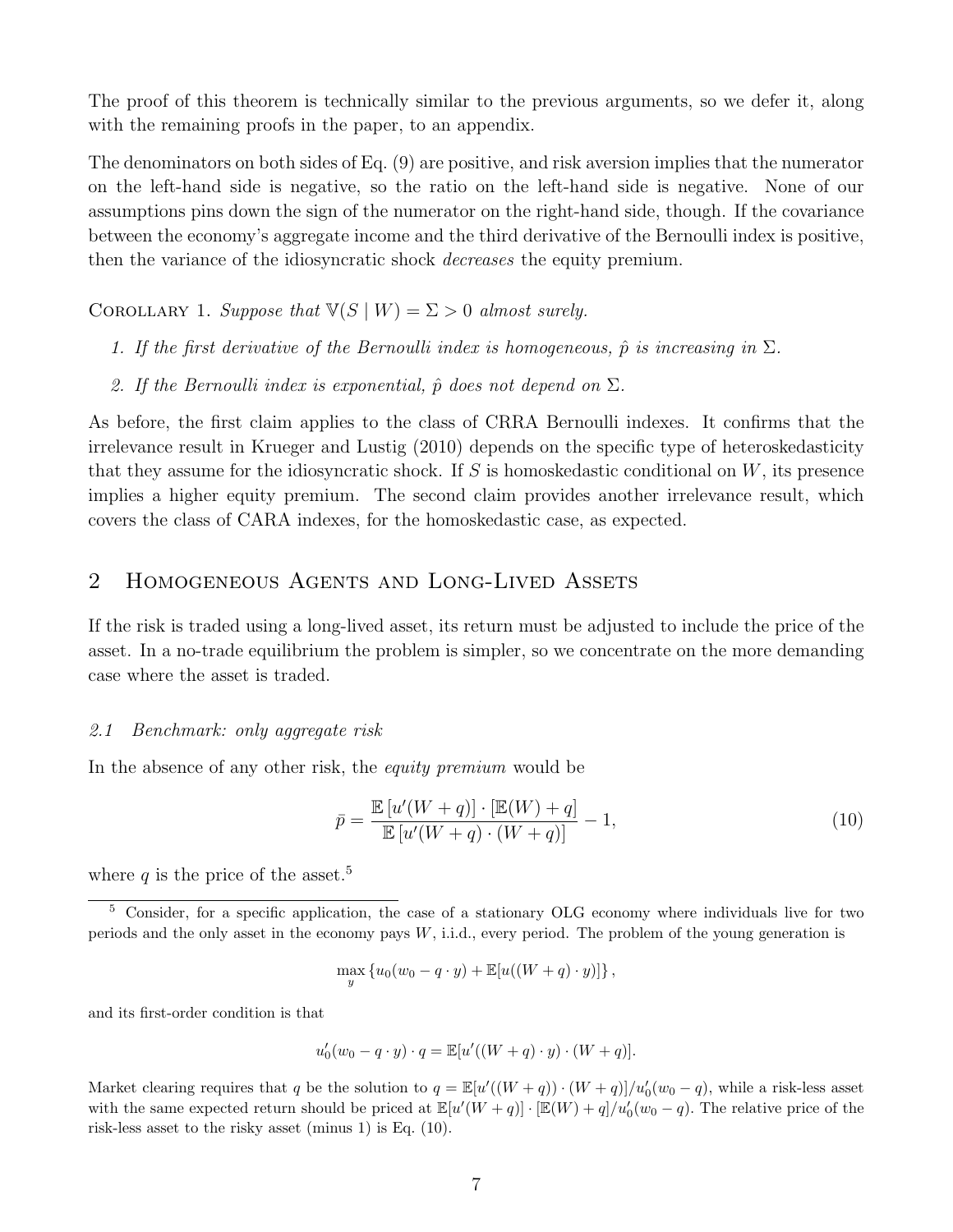#### 2.2 Idiosyncratic risk

Under idiosyncratic risk, the premium is

$$
p = \frac{\mathbb{E}\left[u'(W+q+S)\right] \cdot \left[\mathbb{E}(W)+q\right]}{\mathbb{E}\left[u'(W+q+S)\cdot (W+q)\right]} - 1.
$$
\n(11)

Using the quadratic expansion

$$
u'(w+q+s) \approx u'(w+q) + u''(w+q) \cdot s + \frac{1}{2} \cdot u'''(w+q) \cdot s^2,
$$

we get the approximation

$$
\hat{p} = \frac{\mathbb{E}\left[u'(W+q) + \frac{1}{2} \cdot u'''(W+q) \cdot \mathbb{V}(S \mid W)\right] \cdot \left[\mathbb{E}(W) + q\right]}{\mathbb{E}\left\{\left[u'(W+q) + \frac{1}{2} \cdot u'''(W+q) \cdot \mathbb{V}(S \mid W)\right] \cdot (W+q)\right\}} - 1
$$
\n(12)

to the equity premium.

The problem would be a trivial extension of the previous results, were it not for the dependence of  $q$ on the distribution of S. The purpose of this paper is not to develop the general comparative statics of this dependence, but to determine how that dependence affects the effect of the distribution of S on the equity premium.

#### 2.3 Idiosyncratic risk and the equity premium

Sometimes it will be convenient to write  $\mathbb{V}(S | W = w) = v(w, \vartheta)$ , for some differentiable function  $v : \mathbb{R}_{++} \times \mathbb{R} \to \mathbb{R}_{+}$ , where constant  $\vartheta$  is a parameter of the conditional distribution of S such that  $\partial v/\partial \vartheta > 0.$ 

THEOREM 5 (Relevance, 4). Suppose that premium  $\hat{p}$  is decreasing in asset price q, keeping  $\vartheta$  fixed, and that q is increasing in  $\vartheta$ .<sup>6</sup> Then, a necessary condition for  $\hat{p}$  to be non-decreasing in  $\vartheta$  is that

$$
\frac{\text{Cov}[u'(W+q),W]}{\mathbb{E}[u'(W+q)]} > \frac{\text{Cov}[u'''(W+q)\cdot\mathbb{V}(S\mid W),W]}{\mathbb{E}[u'''(W+q)\cdot\mathbb{V}(S\mid W)]}.
$$
\n(13)

If, on the other hand, given  $\vartheta$  premium  $\hat{p}$  is non-decreasing in q, then Eq. (13) suffices for  $\hat{p}$  to be increasing in  $\vartheta$ .

Note that the tension between the direct effect of q and the direct effect of  $\Sigma$  arises when the former is negative. A complication when trying to determine the sign of the latter effect is that it involves the response of the third derivative of the Bernoulli index, since the asset is traded. Instead of attempting a full characterization, we find sufficient conditions:

THEOREM 6 (Relevance, 5). Suppose that the Bernoulli index is differentiable four times, and that  $u^{[4]} < 0$ .<sup>7</sup> Premium  $\hat{p}$  is decreasing in asset price q if

$$
\mathbb{C}\text{ov}[U''' \cdot \mathbb{V}(S \mid W), W] \le 0\tag{14}
$$

 $\frac{6}{6}$  As would be the case in Aiyagari (1994), for instance.

<sup>7</sup> That is, assume that the Bernoulli index displays "temperance", or that the person is fourth-degree risk averse. See Ekern (1980) and Eeckhoudt et al (1995).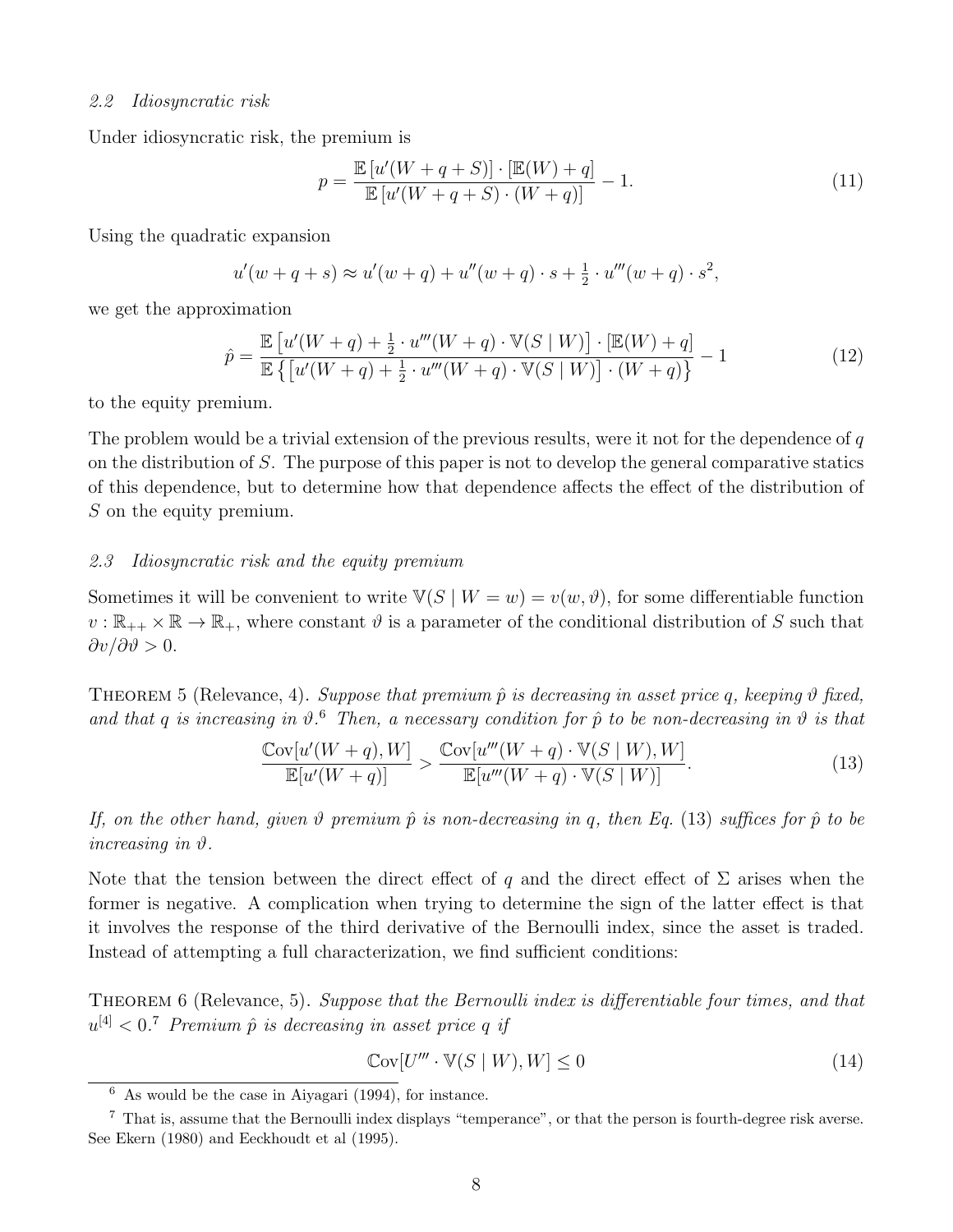and

$$
\min\left\{\frac{\mathbb{C}\text{ov}(U',W)}{\mathbb{E}(U')},\frac{\mathbb{C}\text{ov}[U'''\cdot\mathbb{V}(S\mid W),W]}{\mathbb{E}[U'''\cdot\mathbb{V}(S\mid W)]}\right\} \ge \max\left\{\frac{\mathbb{C}\text{ov}(U'',W)}{\mathbb{E}(U'')},\frac{\mathbb{C}\text{ov}[U^{[4]}\cdot\mathbb{V}(S\mid W),W]}{\mathbb{E}[U^{[4]}\cdot\mathbb{V}(S\mid W)]}\right\},\tag{15}
$$

where  $U^{[n]} = u^{[n]}(W + q)$ .

# 2.3.1 CARA preferences and homoskedastic risk

Considering the case of homoskedastic idiosyncratic risk, with  $\mathbb{V}(S | W) = \Sigma$  almost surely on W, for the rest of this subsection we a assume that q depends differentiably on  $\Sigma$ , with first derivative  $q'$ .

It is useful to re-write Eq. (12) as

$$
\hat{p} = \frac{\mathbb{E}[u'(W+q)] \cdot [\mathbb{E}(W) + q] + \frac{1}{2} \cdot \mathbb{E}[u'''(W+q)] \cdot [\mathbb{E}(W) + q] \cdot \Sigma}{\mathbb{E}[u'(W+q) \cdot (W+q)] + \frac{1}{2} \cdot \mathbb{E}[u'''(W+q) \cdot (W+q)] \cdot \Sigma} - 1.
$$
\n(16)

With multiple instances of  $\Sigma$  and q, a full characterization of the total differential of  $\hat{p}$  with respect to  $\Sigma$  is possible, but cumbersome and rather uninformative. Instead, we derive independent necessary and sufficient conditions, focusing on the case when idiosyncratic risk increases the premium.

Theorems 5 and 6 immediately imply the following two results for this case:

COROLLARY 2 (Relevance). Suppose that premium  $\hat{p}$  is decreasing in asset price q, keeping  $\Sigma$  fixed, and that q is increasing in  $\Sigma$ . Then, a necessary condition for  $\hat{p}$  to be non-decreasing in  $\Sigma$  is that

$$
\frac{\text{Cov}[u'(W+q),W]}{\mathbb{E}[u'(W+q)]} > \frac{\text{Cov}[u'''(W+q),W]}{\mathbb{E}[u'''(W+q)]}.
$$
\n(17)

COROLLARY 3 (Relevance). Suppose that the Bernoulli index is differentiable four times, and that  $u^{[4]} < 0$ . Premium  $\hat{p}$  is decreasing in asset price q, given variance  $\Sigma$ , if

$$
\min\left\{\frac{\text{Cov}(U',W)}{\mathbb{E}(U')},\frac{\text{Cov}(U''',W)}{\mathbb{E}(U''')}\right\} \ge \max\left\{\frac{\text{Cov}(U'',W)}{\mathbb{E}(U'')},\frac{\text{Cov}(U^{[4]},W)}{\mathbb{E}(U^{[4]})}\right\}.
$$
 (18)

To be sure, note that the condition that  $\text{Cov}[U''', W] \leq 0$ , which specializes Eq. (14) to the case at hand, does not need to be assumed explicitly, as it is implied by the assumption that  $u^{[4]} < 0$ .

Unfortunately, these two corollaries fail to provide a full characterization of the sign of the effect of  $\Sigma$  on  $p$ . Still,

THEOREM 7 (Relevance, 6). If the Bernoulli index is exponential, then the equity premium  $\hat{p}$  is decreasing in  $\Sigma$ .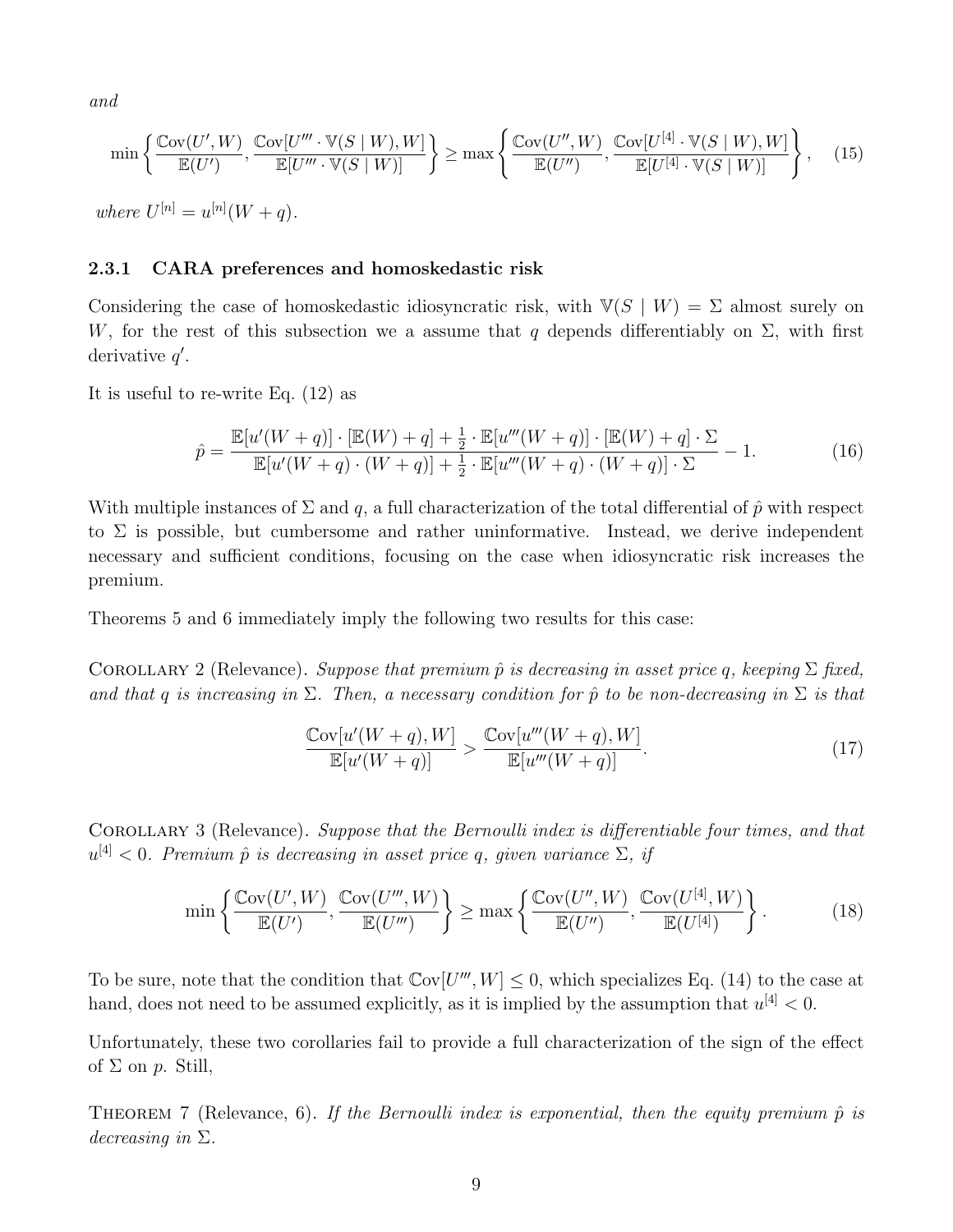In an infinite-horizon, Markovian economy, one cannot model the price of the asset, nor the equity premium, as constants. If instead one defines, respectively, as the random variables Q and

$$
P = \frac{\mathbb{E}\left[u'(W+Q+S) \mid P\right] \cdot \left[\mathbb{E}(W) + Q \mid P\right]}{\mathbb{E}\left[u'(W+Q+S) \cdot (W+Q) \mid P\right]} - 1.
$$

both of which are independent of S, the results above are indicative of the direction of the effect of idiosyncratic risk on the distribution of P.

In this case, function  $u$  must be interpreted as the value function of the individual's dynamic optimization program, and Theorem 7 suggests that exponential functions<sup>8</sup> generate equity premia for traded long-lived assets that decreases, in first-order stochastic dominance, as the idiosyncratic shocks become homoskedastically more volatile. This result, however, is not a consequence of the direct effect of this volatility, but of its indirect effect via the price of the asset, assuming that the latter is increasing on the volatility, again in the sense of first-order stochastic dominance.

#### 2.3.2 CRRA preferences and heteroskedastic risk

Considering now the case where  $\mathbb{V}(S \mid W = w) = \sigma w^2$ , with  $\sigma \geq 0$ .<sup>9</sup> As before, we a assume that q depends differentiably on  $\sigma$ , with first derivative  $q'$ .

THEOREM 8 (Relevance, 7). Suppose that the Bernoulli index is homogeneous of degree  $-\rho < 0$ and that

$$
q \le \frac{\min\{\rho, 1\}}{2} \cdot \inf \mathcal{W}.
$$

Then the equity premium  $\hat{p}$  is decreasing in  $\sigma$ .

As before, this result suggests that in an infinite-horizon, Markovian economy where the agents have Epstein-Zin preferences with CRRA certainty equivalent functions, the equity premium for traded long-lived assets decreases, in first-order stochastic dominance, as  $\sigma$  increases.

# 3 Heterogeneous Agents

Our analysis so far has, by necessity, applied to no-trade equilibria of the economy. With exante heterogeneity, this is no longer the case, which makes the results more evasive but also more interesting.

Going back to the case of short-lived assets, suppose now that A-dimensional random variable  $R$ denotes the returns of the existing assets. There are I classes of agents, indexed by  $i = 1, \ldots, I$ , and in each class there is a continuum of mass  $\mu_i$  of individuals. Each individual of class i has stochastic discount factor function  $m_i : \mathbb{R} \to \mathbb{R} \in \mathbb{C}^3$  and is endowed with an *initial* portfolio  $\bar{y}_i \in \mathbb{R}^A$  of the assets. Her *initial* income, if she does not trade, is the random variable  $R \cdot \bar{y}_i$ , and the aggregate income is  $W = R \cdot \sum_i \mu_i \bar{y}_i$ . These last two random variables are exogenous.

For simplicity, we normalize  $\sum_i \mu_i = 1$ .

<sup>&</sup>lt;sup>8</sup> For instance, those in the Epstein-Zin family with exponential certainty equivalent functions.

<sup>&</sup>lt;sup>9</sup> The result can be extended to any power  $1 < \beta < 3$ , at the expense of some analytical complications.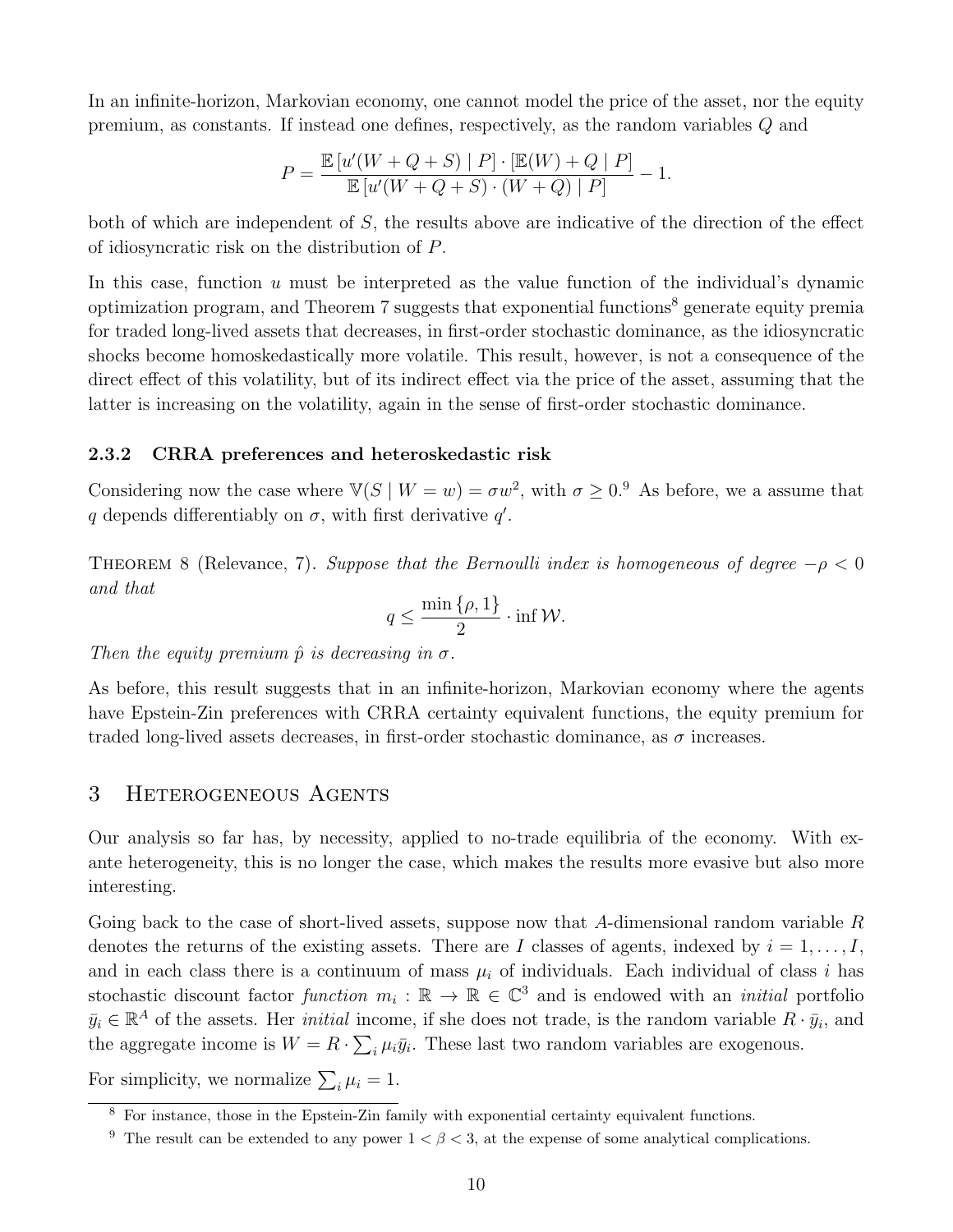## 3.1 Aggregate risk

After trade in assets, each individual of type i holds a portfolio  $y_i$  and her income is  $W_i = R \cdot y_i$ . At prices  $q \in \mathbb{R}^A$ , if the marginal utility of present consumption is unity, the first-order conditions of class- $i$  individuals are that

$$
q = \mathbb{E}\left[m_i(W_i)R\right].\tag{19}
$$

This implies that we can use  $\sum_i \mu_i m_i(W_i)$  as pricing kernel. At equilibrium, asset prices

$$
q = \mathbb{E}\left[\sum_{i} \mu_i m_i(W_i) R\right]
$$

must ensure that  $\sum_i \mu_i y_i = \sum_i \mu_i \bar{y}_i$ .

The market value of the equity in the economy is

$$
q \cdot \sum_i \mu_i \bar{y}_i = \mathbb{E} \left[ \sum_i \mu_i m_i(W_i) R \right] \cdot \sum_i \mu_i \bar{y}_i = \mathbb{E} \left[ \sum_i \mu_i m_i(W_i) W \right].
$$

A risk-less asset with the same expected return would be priced at

$$
\mathbb{E}\left[\sum_{i}\mu_{i}m_{i}(W_{i})\right]\cdot E(W),
$$

and hence the equity premium is

$$
\bar{p} = \frac{\mathbb{E}\left[\sum_{i} \mu_i m_i(W_i)\right] \cdot E(W)}{\mathbb{E}\left[\sum_{i} \mu_i m_i(W_i) \cdot W\right]} - 1.
$$
\n(20)

#### 3.2 Idiosyncratic Risk

In order to introduce idiosyncratic risk, for each class  $i$  let  $S_i$  be a random variable with conditional expectation  $\mathbb{E}(S_i | R) = 0$ . Each individual of class i receives an *i.i.d.* realization of  $S_i$ , in addition to the return of her portfolio, so her consumption is  $C_i = W_i + S_i$ . In this case, Eq. (20) becomes

$$
p = \frac{\mathbb{E}\left\{\mathbb{E}\left[\sum_{i} \mu_{i} m_{i}(W_{i} + S_{i}) \mid R\right]\right\} \cdot E(W)}{\mathbb{E}\left\{\mathbb{E}\left[\sum_{i} \mu_{i} m_{i}(W_{i} + S_{i}) \mid R\right] \cdot W\right\}} - 1.
$$
\n(21)

The quadratic expansion

$$
m(w+s) \approx m(w) + m'(w) \cdot s + \frac{1}{2} \cdot m''(w) \cdot s^2,
$$

which is analogous to Eq. (4), yields

$$
\hat{p} = \frac{\mathbb{E}\left[\sum_{i} \mu_{i} m_{i}(W_{i})\right] \cdot \mathbb{E}(W) + \frac{1}{2} \mathbb{E}\left[\sum_{i} \mu_{i} m_{i}^{\prime\prime}(W_{i}) \mathbb{V}(S_{i} \mid R)\right] \cdot \mathbb{E}(W)}{\mathbb{E}\left[\sum_{i} \mu_{i} m_{i}(W_{i}) \cdot W\right] + \frac{1}{2} \mathbb{E}\left[\sum_{i} \mu_{i} m_{i}^{\prime\prime}(W_{i}) \mathbb{V}(S_{i} \mid R) \cdot W\right]} - 1
$$
\n(22)

as an approximation to Eq. (21).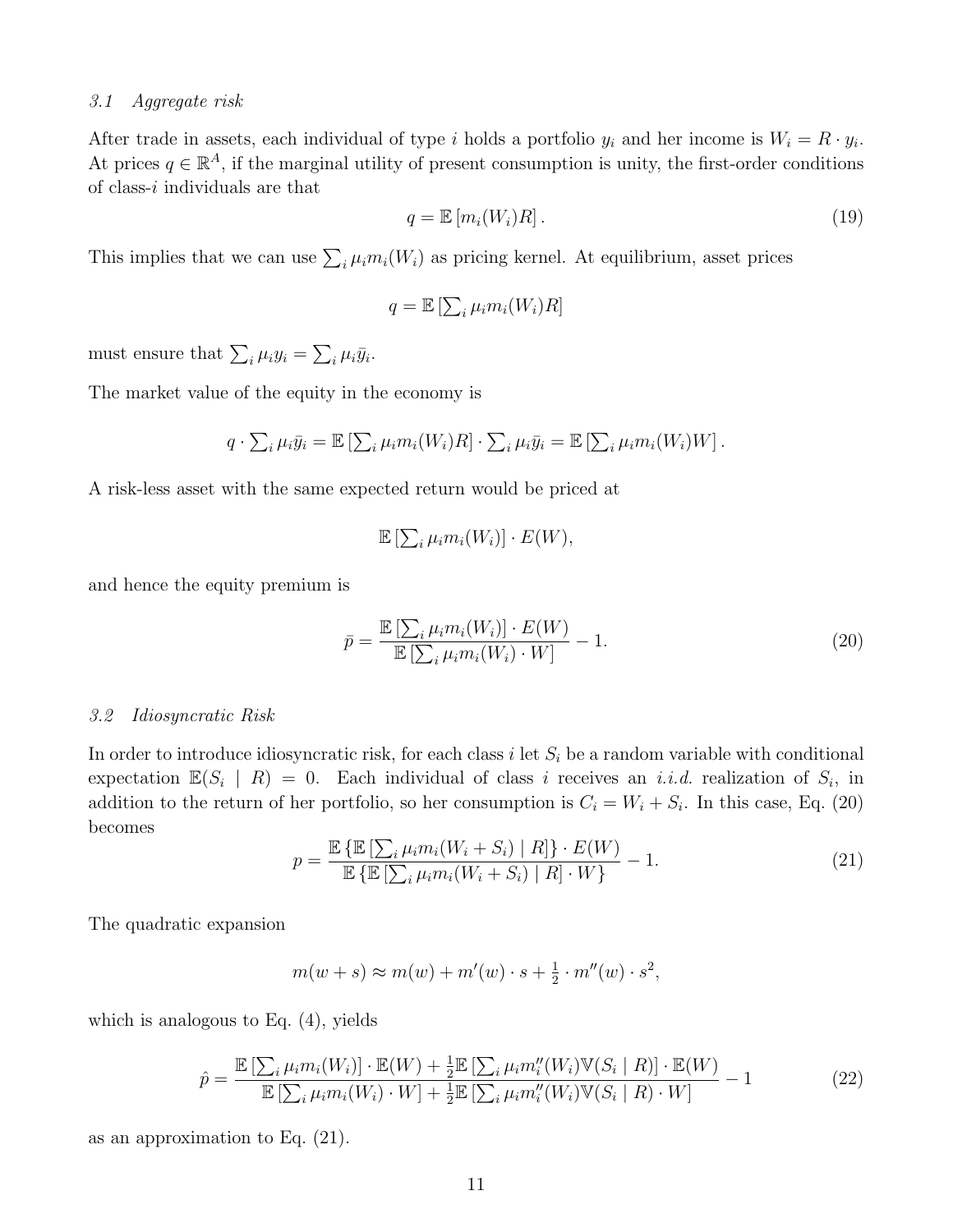## 3.3 Idiosyncratic risk and the equity premium

The following result is analogous to the first claim in Theorem 1, and its argument only slightly more complicated.

THEOREM 9 (Irrelevance, 2). Suppose that all the stochastic discount factor functions  $m_i$  are linear. Then, idiosyncratic risk has no effect on the equity premium, in the sense that  $\hat{p} = \bar{p}$ .

Of course, the assumption that all  $m_i$  are linear is limiting. Unfortunately, Eq. (22) is complicated and we need to make some simplifying assumptions in order to develop the expression. To begin, we assume that all idiosyncratic shocks are homoskedastic, with constant  $\mathbb{V}(S_i | R) = \sigma_i$ . In this case, the premium simplifies to

$$
\hat{p} = \frac{\sum_{i} \mu_i \mathbb{E}(M_i) \cdot \mathbb{E}(W) + \frac{1}{2} \sum_{i} \mu_i \sigma_i \mathbb{E}(M''_i) \cdot \mathbb{E}(W)}{\sum_{i} \mu_i \mathbb{E}(M_i \cdot W) + \frac{1}{2} \sum_{i} \mu_i \sigma_i \mathbb{E}(M''_i \cdot W)} - 1,
$$

where for simplicity we denote the random variables  $M_i = m_i(W_i)$  and  $M''_i = m''_i(W_i)$ .<sup>10</sup> Letting  $\boldsymbol{\sigma} = (\sigma_i)_{i=1}^I$ , we can re-write the right-hand side of this expression as

$$
\hat{\pi}(\boldsymbol{\sigma}, \mathbf{y}) = \frac{f(\mathbf{y}) + \frac{1}{2} \sum_{i} \mu_{i} \sigma_{i} \mathbb{E}(M_{i}^{"}) \cdot \mathbb{E}(W)}{\varphi(\mathbf{y}) + \frac{1}{2} \sum_{i} \mu_{i} \sigma_{i} \mathbb{E}(M_{i}^{"} \cdot W)} - 1.
$$

THEOREM 10 (Relevance, 8). The direct effect of an increase in the variance of a class's idiosyncratic shock is positive, in the sense that

$$
\frac{\partial \hat{\pi}}{\partial \sigma_i}(\boldsymbol{\sigma}, \mathbf{y}) > 0,
$$

if, and only if,

$$
-\frac{\mathbb{C}\text{ov}(M_i'', W)}{\mathbb{E}(M_i'' \cdot W)} > \hat{p}.
$$

## 3.4 Further simplifying assumptions, 1

Suppose, furthermore, that  $\sigma_i = \sigma$  for all i. With an obvious but minor abuse of notation, we get

$$
\hat{\pi}(\sigma, \mathbf{y}) = \frac{f(\mathbf{y}) + \frac{1}{2}\sigma \cdot \sum_{i} \mu_i \mathbb{E}(M''_i) \cdot \mathbb{E}(W)}{\varphi(\mathbf{y}) + \frac{1}{2}\sigma \cdot \sum_{i} \mu_i \mathbb{E}(M''_i \cdot W)} - 1.
$$

In this case, the following is straightforward:

COROLLARY 4 (Relevance). The direct effect of an increase in the common variance of the idiosyncratic shocks is positive, in the sense that

$$
\frac{\partial \hat{\pi}}{\partial \sigma}(\sigma, \mathbf{y}) > 0,
$$

if, and only if,

$$
-\frac{\sum_{i}\mu_{i} \mathbb{C}\text{ov}(M''_{i}, W)}{\sum_{i}\mu_{i} \mathbb{E}(M''_{i} \cdot W)} > \hat{p}.
$$

<sup>&</sup>lt;sup>10</sup> It is important to note that these variables are not primitives of the economy, as they depend on the portfolios  $y_i$ , which are endogenous.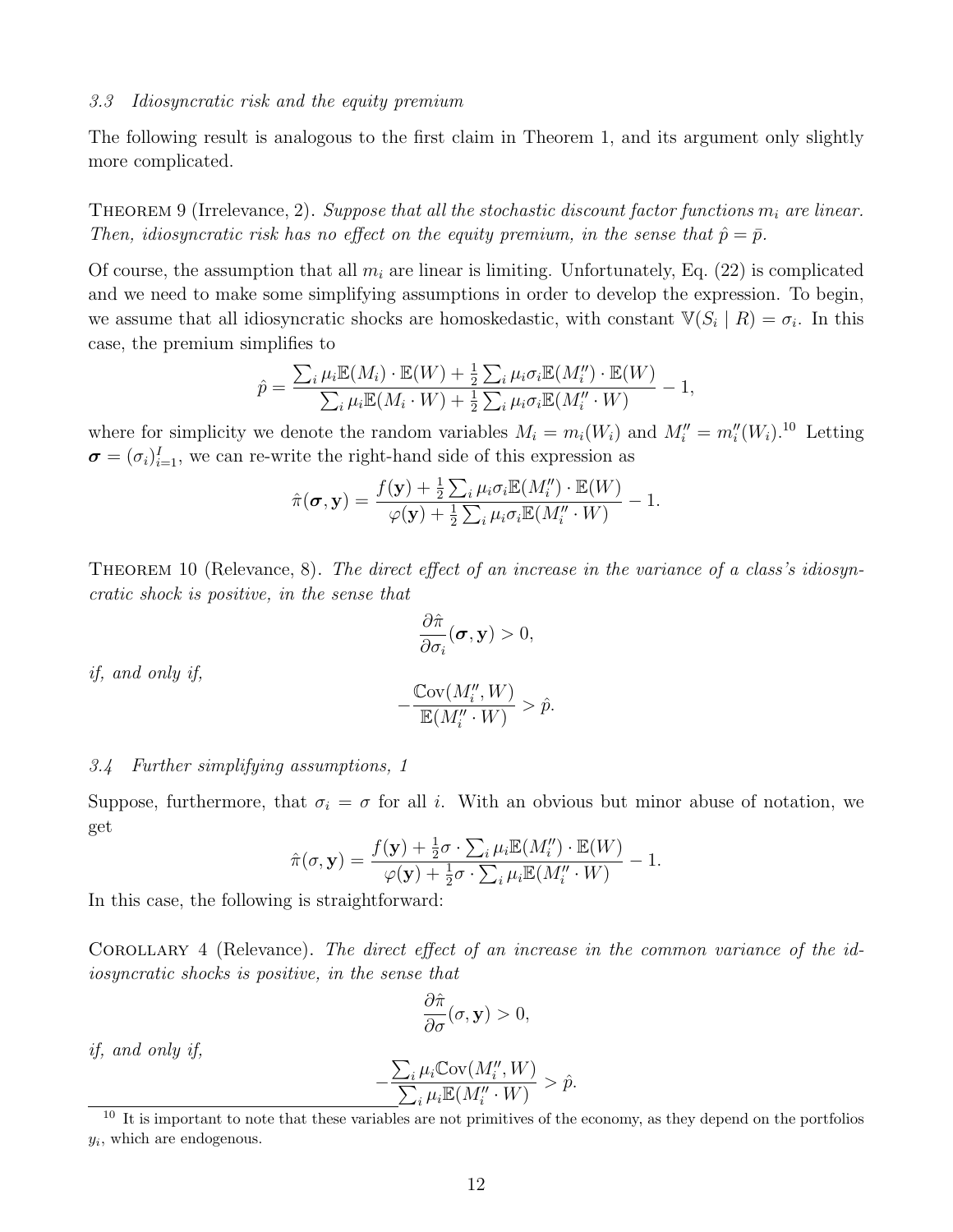## 3.5 Further simplifying assumptions, 2

Alternative, suppose that all classes of individuals have the same stochastic discount factor function  $m_i = m : \mathbb{R} \to \mathbb{R}$ , while allowing for heterogeneity in the variance of the idiosyncratic shocks. Instead of Eq. (4), we can use the approximation

$$
m_i(r \cdot y_i + s) = m(r \cdot \bar{y}) + m'(r \cdot \bar{y})[r \cdot (y_i - \bar{y}) + s] + \frac{1}{2}m''(r \cdot \bar{y})[r \cdot (y_i - \bar{y}) + s]^2.
$$

This implies that  $\mathbb{E}[m_i(W_i + S_i) | R]$  is approximately equal to

$$
m(W) + m'(W)(W_i - W) + \frac{1}{2}[(W_i - W)^2 + \sigma_i],
$$

since  $E(S_i | R) = 0$  and  $\mathbb{V}(S_i | R) = \sigma_i$ . Aggregating, we can approximate the pricing kernel

$$
\mathbb{E}\left[\sum_{i} \mu_i m_i (R \cdot y_i + S_i) \mid R\right]
$$

by

$$
M + \frac{1}{2}M'' \cdot (D + \bar{\sigma}),
$$

for the random variables  $M = m(W)$ ,  $M'' = m''(W)$  and  $D = \sum_i \mu_i (W_i - W)^2$ ; and the constant  $\bar{\sigma} = \sum_i \mu_i \sigma_i$ . Random variable D is the cross-sectional dispersion in final income; this variable is random, as it depends on R, and endogenous, as it depends on y. Constant  $\bar{\sigma}$  is the cross-sectional average variance of idiosyncratic shocks, which is exogenous. Random variables  $M$  and  $M''$  are exogenous too.

We can now approximate the equity premium by

$$
\tilde{p} = \frac{\mathbb{E}\left[M + \frac{1}{2}M'' \cdot (D + \bar{\sigma})\right] \cdot \mathbb{E}(W)}{\mathbb{E}\left\{\left[M + \frac{1}{2}M'' \cdot (D + \bar{\sigma})\right] \cdot W\right\}} - 1.
$$
\n(23)

As before, we denote the right-hand side of this expression as

$$
\tilde{\pi}(\pmb{\sigma},D)=\frac{f(D)+\frac{1}{2}\bar{\sigma}\mathbb{E}(M'')\cdot\mathbb{E}(W)}{\varphi(D)+\frac{1}{2}\bar{\sigma}\mathbb{E}(M''\cdot W)}-1.
$$

THEOREM 11 (Relevance, 9). The direct effect of an increase in the variance of a class's idiosyncratic shock is positive, in the sense that

$$
\frac{\partial \tilde{\pi}}{\partial \sigma_i}(\boldsymbol{\sigma}, D) > 0,
$$

if, and only if,

$$
-\frac{\mathbb{C}\mathrm{ov}(M'',W)}{\mathbb{E}(M''\cdot W)} > \tilde{p}.
$$

*Proof.* By direct computation,  $\partial \tilde{\pi}/\partial \sigma_i(\sigma, D) > 0$  if, and only if,

$$
\mathbb{E}(M'')\cdot \mathbb{E}(W)\cdot \left[\varphi(D) + \frac{1}{2}\bar{\sigma}\mathbb{E}(M''\cdot W)\right] > \mathbb{E}(M''\cdot W)\cdot \left[f(D) + \frac{1}{2}\bar{\sigma}\mathbb{E}(M'')\cdot \mathbb{E}(W)\right].
$$

This is equivalent to

$$
\frac{\mathbb{E}(M'') \cdot \mathbb{E}(W)}{\mathbb{E}(M'' \cdot W)} > \tilde{p} + 1,
$$
\n(24)

from where the result follows by definition.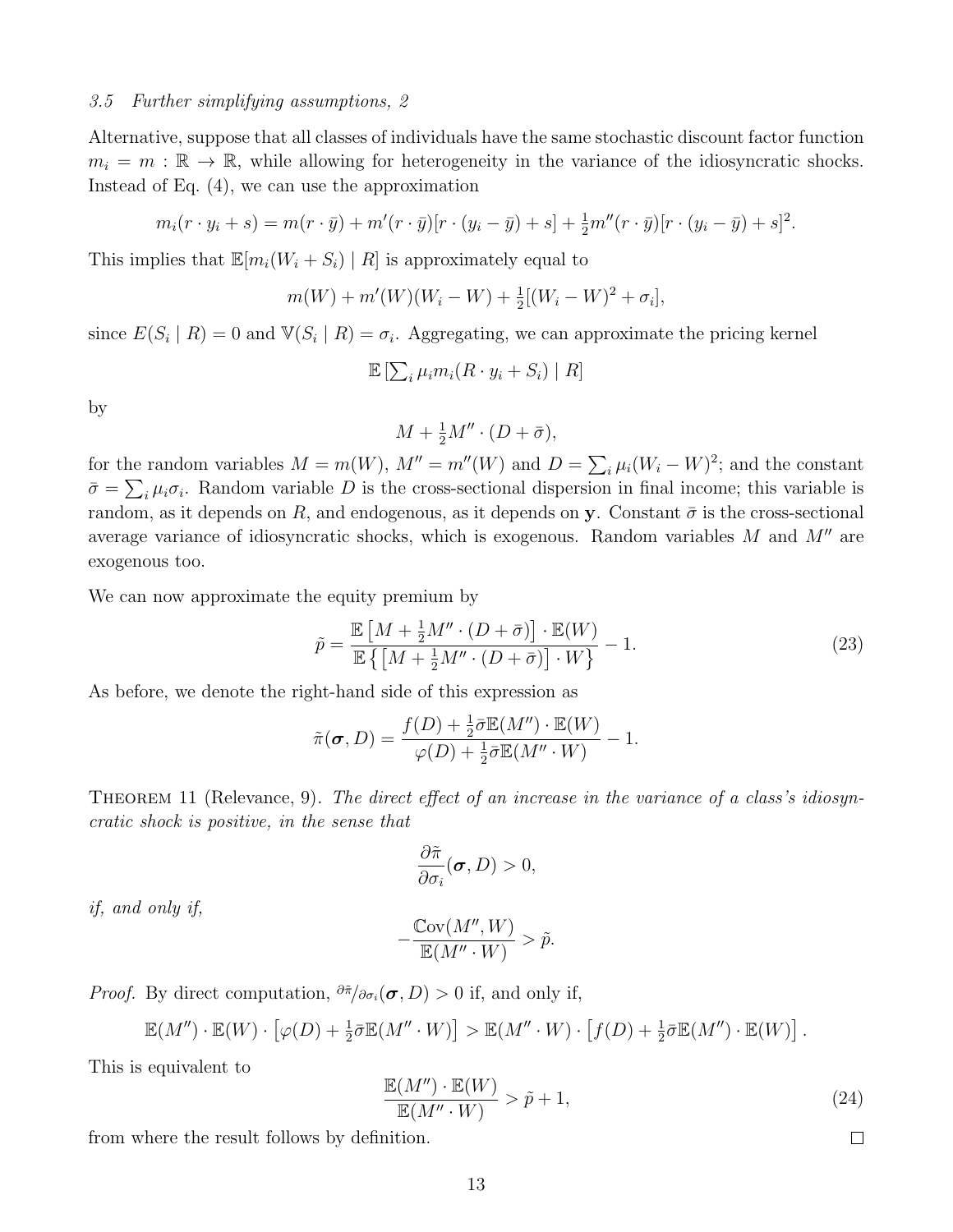From an empirical perspective, this result is useful since the left-hand side of this expression is exogenous and the right-hand side, while endogenous, is observable. From a theoretical point of view, the result remarks that the effects of cross-sectional heterogeneity (in income) and idiosyncratic risk go in opposite directions, in the following sense: Suppose that  $\sigma_i = 0$  for all i, so that there is no idiosyncratic risk initially. Using Eqs. (23) and (24), we conclude from the theorem that

$$
\frac{\partial \tilde{\pi}}{\partial \sigma_i}(\mathbf{0},D)>0 \ \Leftrightarrow\ \frac{\mathbb{E}[m''(W)]\cdot\mathbb{E}(W)}{\mathbb{E}[m''(W)\cdot W]}-1>\frac{\mathbb{E}\left[m(W)+\frac{1}{2}m''(W)\cdot D\right]\cdot\mathbb{E}(W)}{\mathbb{E}\left\{\left[m(W)+\frac{1}{2}m''(W)\cdot D\right]\cdot W\right\}}-1.
$$

Notice that the condition on the right-hand side of the implication compares a primitive constant that does not depend on income heterogeneity with the equity premium that results from income heterogeneity alone. The result then says that the direct effect of introducing idiosyncratic risk is positive if, and only if, income heterogeneity by itself makes the premium sufficiently low.

Of course, the comparative statics presented in the last two theorems are only partial, and complete differentiation would require an understanding of how the individual portfolios change, at equilibrium, after a perturbation to the parameter capturing the volatility of the idiosyncratic shock(s). Such understanding is beyond the scope of this paper.

# **REFERENCES**

Acharya, S. and K. Dogra, "Understanding HANK: insights from a PRANK", unpublished mimeo, 2020.

Aiyagari, S.R., "Uninsured idiosyncratic risk and aggregate saving", Quarterly Journal of Economics 109 (1994) 659–684.

Bilbiie, F., "Monetary policy and heterogeneity: an analytical framework", unpublished mimeo, 2019.

Cogley, T., "Idiosyncratic risk and the equity premium: evidence from the consumer expenditure survey", Journal of Monetary Economics 49 (2002) 309–334.

Constantinides, G.M. and D. Duffie, "Asset pricing with heterogeneous consumers", Journal of Political Economy 104 (1996) 219–240.

Eeckhoudt, L., C. Gollier and T. Schneider, "Risk-aversion, prudence and temperance: a unified approach", Economics Letters 48 (1995) 331–336.

Ekern, S., "Increasing n-th degree risk", Economics Letters 6 (1980), 329–333.

Krueger, D. and H. Lustig, "When is market incompleteness irrelevant for the price of aggregate risk (and when is it not)?", Journal of Economic Theory 145 (2010) 1–41.

Mankiw, N.G., "The equity premium and the concentration of aggregate shocks", *Journal of* Financial Economics 17 (1986) 211–219.

Mehra, R., and E.C. Prescott, "The equity premium: a puzzle", *Journal of monetary Economics* 15 (1985), 145–161.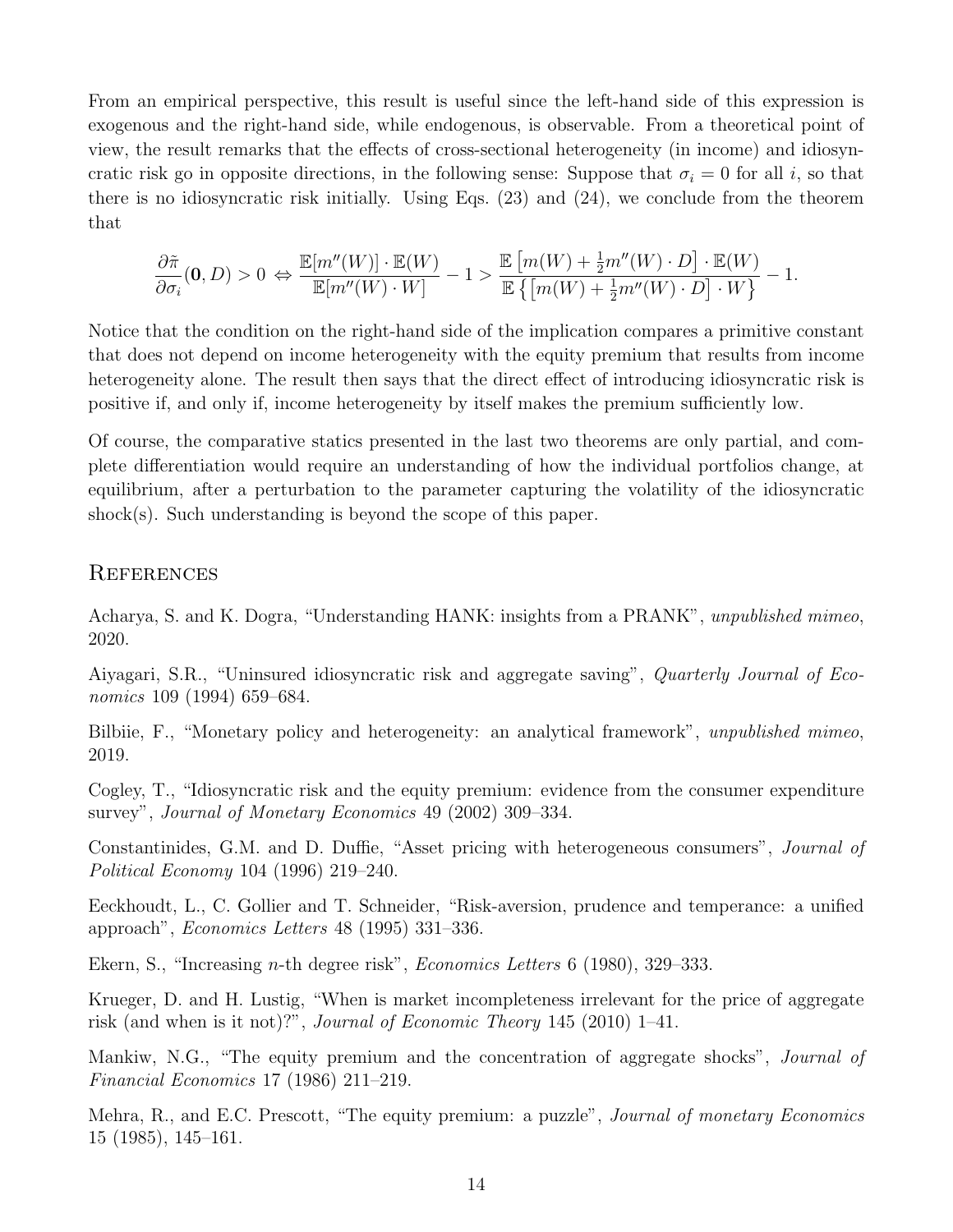Mehra R., "The equity premium: why is it a puzzle?", *Financial Analysts Journal* 59 (2003) 54–69.

Storesletten, K., C.I. Telmer and A. Yaron, "Asset pricing with idiosyncratic risk and overlapping generations", Review of Economic Dynamics 10 (2007) 519–548.

Werning, I., "Incomplete markets and aggregate demand", National Bureau of Economic Research w21448 (2015).

# Appendix: proofs

*Proof of Theorem 4:* Under the assumption of this theorem, Eq. (6) rewrites as

$$
\hat{p} = \frac{\mathbb{E}\left[u'(W)\right] \cdot \mathbb{E}(W) + \frac{1}{2} \cdot \mathbb{E}\left[u'''(W)\right] \cdot \mathbb{E}(W) \cdot \Sigma}{\mathbb{E}\left[u'(W) \cdot W\right] + \frac{1}{2} \cdot \mathbb{E}\left[u'''(W) \cdot W\right] \cdot \Sigma} - 1.
$$

By direct computation  $\lim_{\Sigma\to 0} \hat{p} = \bar{p}$  and

$$
\lim_{\Sigma \to \infty} \hat{p} = \frac{\mathbb{E}\left[u'''(W)\right] \cdot \mathbb{E}(W)}{\mathbb{E}\left[u'''(W) \cdot W\right]} - 1.
$$

Also, note that, since  $\mathbb{E}[u'''(W)] > 0$ ,  $\hat{p}$  is increasing in  $\Sigma$  if, and only if,

$$
\frac{\mathbb{E}\left[u'(W)\right]}{\mathbb{E}\left[u'(W)\cdot W\right]} < \frac{\mathbb{E}\left[u'''(W)\right]}{\mathbb{E}\left[u'''(W)\cdot W\right]}.
$$

By monotonicity and (strict) prudence, both the numerators and the denominators on both sides of Eq. (9) are positive numbers, and we can rewrite the expression as

$$
\frac{\mathbb{E}\left[u'(W)\cdot W\right]}{\mathbb{E}\left[u'(W)\right]\cdot \mathbb{E}(W)}-1>\frac{\mathbb{E}\left[u'''(W)\cdot W\right]}{\mathbb{E}\left[u''(W)\right]\cdot \mathbb{E}(W)}-1.
$$

which is equivalent to Eq. (9).

Proof of Corollary 1: For the first statement, by Theorem 4 it suffices to show that Eq. (9) holds strictly. Assume, as in the proof of the second part of Theorem 1, that  $u'(w) = u'(1)w^{-\rho}$ , where  $\rho > 0$  since u is strictly concave. By direct computation, it suffices to show that

$$
\mathbb{E}(W^{-\rho+1}) \cdot \mathbb{E}(W^{-\rho-2}) - \mathbb{E}(W^{-\rho-1}) \cdot \mathbb{E}(W^{-\rho}) > 0.
$$

Letting V be an (ancillary) random variable distributed identically to  $W$  and independent from it, the latter expression is equivalent to

$$
\mathbb{E}\left(V^{-\rho+1} \cdot W^{-\rho-2} - V^{-\rho} \cdot W^{-\rho-1}\right) > 0.
$$

Now, this expectation equals

$$
\mathbb{E}\left[ (V \cdot W)^{-\rho} \cdot \left( \frac{V}{W} - 1 \right) \cdot \left( \frac{1}{W} - \frac{1}{V} \right) \right] + \mathbb{E}\left[ (V \cdot W)^{-\rho} \cdot \left( \frac{1}{W} - \frac{1}{V} \right) \right].
$$

Note that the first summand of the last expression is strictly positive, since both random variables are non-degenerate and take only strictly positive values, so the integrand is positive. The second summand is null, since they are identically distributed. It follows that the sum is strictly positive, as needed.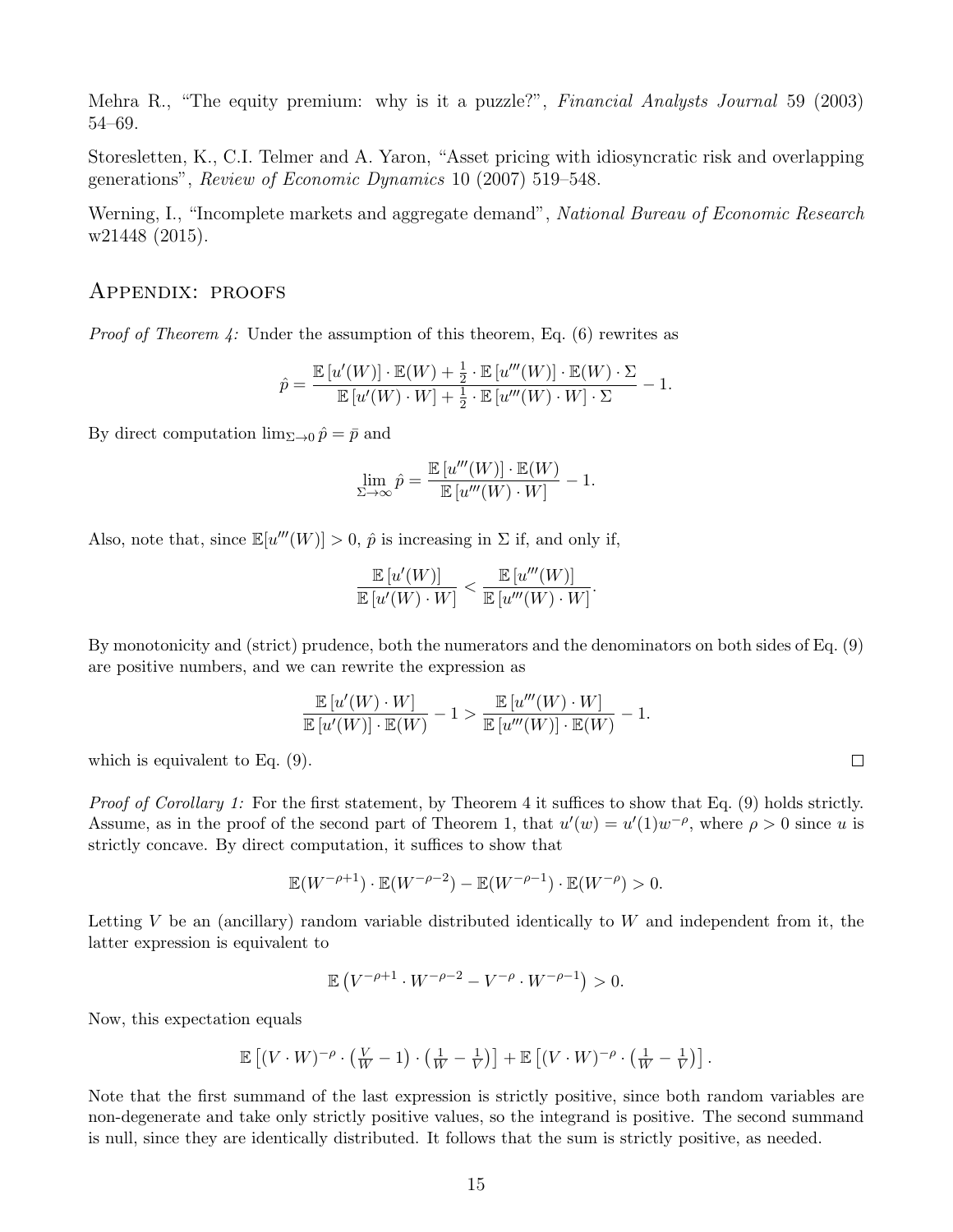To prove the second claim, suppose that  $u(w) = -e^{-\alpha w}$ , where  $\alpha > 0$ . Note that

$$
\frac{\mathbb{E}\left[u'(W)\cdot W\right]}{\mathbb{E}\left[u'(W)\right]} = \frac{\mathbb{E}(e^{-\alpha W}\cdot W)}{\mathbb{E}(e^{-\alpha W})} = \frac{\mathbb{E}\left[u'''(W)\cdot W\right]}{\mathbb{E}\left[u'''(W)\right]}.
$$

It follows from Theorem 4 that  $\hat{p} = \bar{p}$ , regardless of the distribution of the idiosyncratic risk.

Proof of Theorem 5: Obviously,

$$
\frac{\mathrm{d}\hat{p}}{\mathrm{d}\vartheta} = \frac{\partial\hat{p}}{\partial q} \cdot \frac{\mathrm{d}q}{\mathrm{d}\vartheta} + \frac{\partial\hat{p}}{\partial\vartheta}.
$$

For the first result, note that the first summand on the right-hand side of the last expression is negative, so a necessary condition for the sum to be positive is that the second summand be positive. For the second result, under the assumptions the first summand is non-negative, so the sum is positive if so is the second summand. In both cases, all one needs to observe is that  $\partial \hat{p}/\partial \theta > 0$ . The proof that this inequality is equivalent to Eq. (13) is similar to the proof of Theorem 4, so we omit it.  $\Box$ 

Proof of Theorem 6: We can write Eq. (12) as

$$
\hat{p} = \frac{f(q) + \Sigma \cdot g(q)}{\varphi(q) + \Sigma \cdot \gamma(q)},
$$

where

$$
f(q) = \mathbb{E}[u'(W+q)] \cdot [E(W) + q],
$$
  

$$
g(q) = \frac{1}{2} \mathbb{E}[u'''(W+q) \cdot \mathbb{V}(S \mid W)] \cdot [E(W) + q],
$$
  

$$
\varphi(q) = \mathbb{E}[u'(W+q) \cdot (W+q)]
$$

and

$$
\gamma(q) = \frac{1}{2} \mathbb{E}[u'''(W+q) \cdot \mathbb{V}(S \mid W) \cdot (W+q)].
$$

With this formulation,  $\hat{p}$  is decreasing in q if, and only if,

$$
[f'(q) + \Sigma \cdot g'(q)] \cdot [\varphi(q) + \Sigma \cdot \gamma(q)] < [\varphi'(q) + \Sigma \cdot \gamma'(q)] \cdot [f(q) + \Sigma \cdot g(q)],
$$

which holds true if

$$
f'(q) \cdot \varphi(q) < \varphi'(q) \cdot f(q) \tag{25}
$$

$$
f'(q) \cdot \gamma(q) \le \varphi'(q) \cdot g(q) \tag{26}
$$

$$
g'(q) \cdot \varphi(q) \le \gamma'(q) \cdot f(q) \tag{27}
$$

$$
g'(q) \cdot \gamma(q) \le \gamma'(q) \cdot g(q). \tag{28}
$$

Upon substitution, Eq. (25) is equivalent to

$$
\left\{\mathbb{E}(U'')\left[\mathbb{E}(W)+q\right]+\mathbb{E}(U')\right\}\cdot\mathbb{E}[U'\cdot(W+q)]<\left\{\mathbb{E}[U''\cdot(W+q)]+\mathbb{E}(U')\right\}\cdot E(U')\cdot\left[\mathbb{E}(W)+q\right],
$$

which is, by direct computation,

$$
\{\mathbb{E}(U'')\cdot\mathbb{E}[U'\cdot(W+q)]-\mathbb{E}(U')\cdot\mathbb{E}[U''\cdot(W+q)]\}\cdot[\mathbb{E}(W)+q]+\mathbb{E}(U')\cdot\mathbb{C}\text{ov}(U',W)<0.\qquad(*)
$$

Since  $u' > 0$  and  $u'' < 0$ , we have that  $\mathbb{E}(U') > 0$  and  $\mathbb{C}\text{ov}(U', W) < 0$ , so it suffices that

$$
\mathbb{E}(U'')\cdot \mathbb{E}[U'\cdot (W+q)] \leq \mathbb{E}(U')\cdot \mathbb{E}[U''\cdot (W+q)],
$$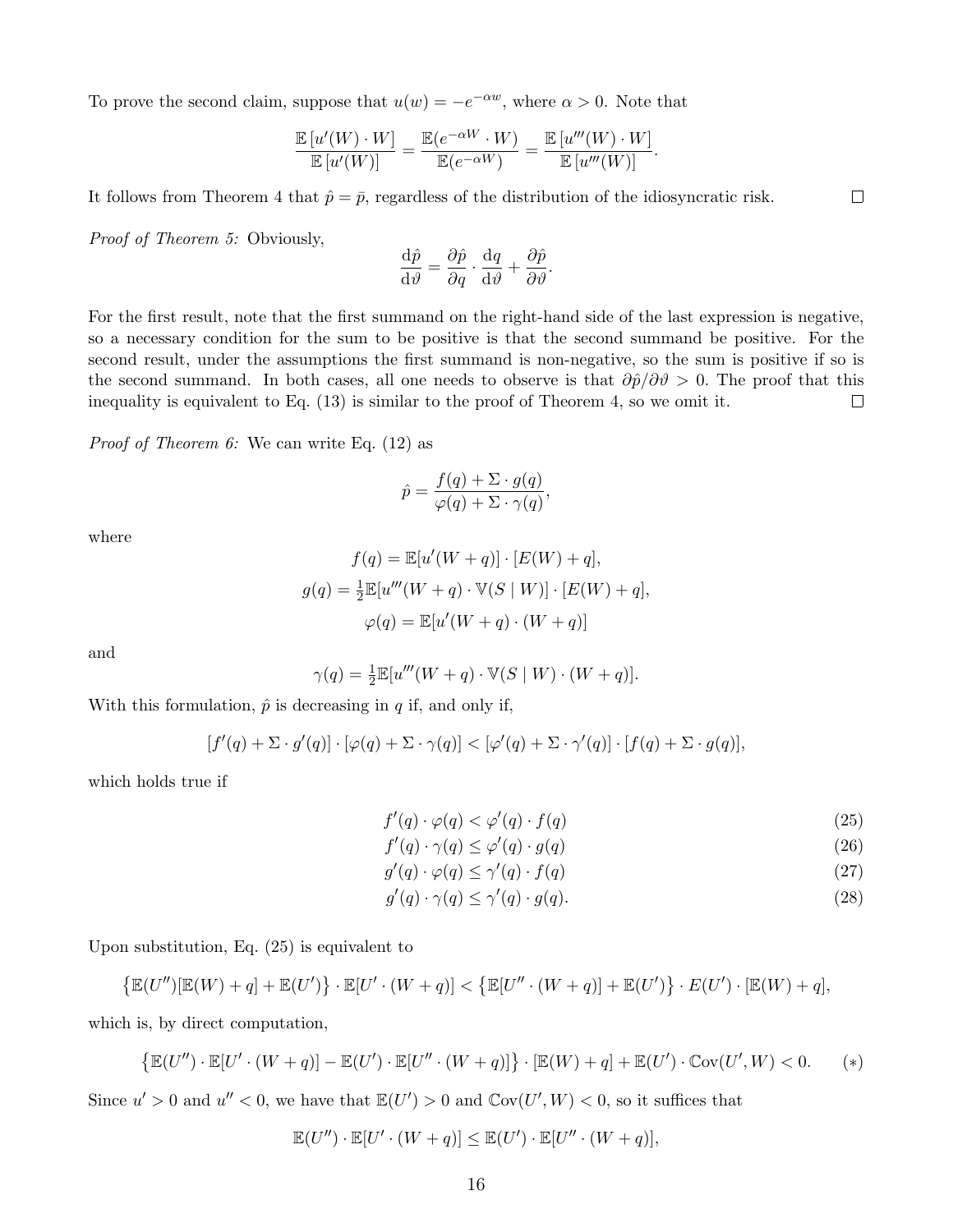for inequality (\*) to hold, as  $\mathbb{E}(W) + q > 0$ . As in the proof of Theorem 4, this is equivalent to

$$
\frac{\mathbb{C}\text{ov}(U',W)}{\mathbb{E}(U')} \ge \frac{\mathbb{C}\text{ov}(U'',W)}{\mathbb{E}(U'')},
$$

which is one of the inequalities that are part of Eq. (15).

Similarly, Eq. (26) is equivalent to the requirement that the sum of

$$
\{\mathbb{E}(U'')\cdot\mathbb{E}[U'''\cdot\mathbb{V}(S\mid W)\cdot(W+q)]-\mathbb{E}[U'''\cdot\mathbb{V}(S\mid W)]\cdot\mathbb{E}[U''\cdot(W+q)]\}\cdot[\mathbb{E}(W)+q] \qquad(**)
$$

and

$$
\mathbb{E}(U') \cdot \mathbb{C}\text{ov}[U''' \cdot \mathbb{V}(S \mid W), W] \tag{***}
$$

be non-positive.

Since  $u' > 0$  and  $\mathbb{C}\text{ov}[U''' \cdot \mathbb{V}(S \mid W), W] \leq 0$ , we have that the expression in  $(***)$  is non-positive. On the other hand, since  $\mathbb{E}(W) + q > 0$ , for inequality (\*\*) to hold it suffices that

$$
\mathbb{E}(U'')\cdot \mathbb{E}[U'''\cdot \mathbb{V}(S\mid W)\cdot (W+q)]\leq \mathbb{E}[U'''\cdot \mathbb{V}(S\mid W)]\cdot \mathbb{E}[U''\cdot (W+q)],
$$

which is equivalent to

$$
\frac{\mathbb{C}\text{ov}[U'''\cdot \mathbb{V}(S\mid W), W]}{\mathbb{E}[U'''\cdot \mathbb{V}(S\mid W)]} \ge \frac{\mathbb{C}\text{ov}(U'', W)}{\mathbb{E}(U'')}.
$$

For Eqs. (25) and (26) to hold true, it thus suffices that

$$
\min\left\{\frac{\mathbb{C}\textup{ov}(U',W)}{\mathbb{E}(U')},\frac{\mathbb{C}\textup{ov}[U'''\cdot\mathbb{V}(S\mid W),W]}{\mathbb{E}[U'''\cdot\mathbb{V}(S\mid W)]}\right\}\geq \frac{\mathbb{C}\textup{ov}(U'',W)}{\mathbb{E}(U'')}.
$$

By a virtually identical analysis, using that  $u''' > 0$  and  $u^{[4]} < 0$ , one can prove that

$$
\min\left\{\frac{\mathbb{C}\textup{ov}(U',W)}{\mathbb{E}(U')},\frac{\mathbb{C}\textup{ov}[U'''\cdot\mathbb{V}(S\mid W),W]}{\mathbb{E}[U'''\cdot\mathbb{V}(S\mid W)]}\right\}\geq \frac{\mathbb{C}\textup{ov}[U^{[4]}\cdot\mathbb{V}(S\mid W),W]}{\mathbb{E}[U^{[4]}\cdot\mathbb{V}(S\mid W)]}
$$

suffices for Eqs.  $(27)$  and  $(28)$ 

*Proof of Theorem 7:* Let  $u(w) = -e^{-\alpha w}$ , for some  $\alpha > 0$ . Then,

$$
u^{[n]}(w) = (-1)^{n+1} \alpha^n e^{-\alpha w} = (-\alpha)^n u(w),
$$

which implies that  $u^{[4]} < 0$ . Also,

$$
Cov[u^{[n]}(W+q), w] = (-\alpha)^n Cov[u(W+q), w]
$$

and

$$
\mathbb{E}[u^{[n]}(W+q)] = (-\alpha)^n \mathbb{E}[u(W+q)],
$$

which imply that

$$
\frac{\text{Cov}[u^{[n]}(W+q),w]}{\mathbb{E}[u^{[n]}(W+q)]} = \frac{\text{Cov}[u(W+q),w]}{\mathbb{E}[u(W+q)]}
$$

for all orders of differentiation. Corollary 3 implies that, with  $\Sigma$  fixed,  $\hat{p}$  is decreasing in q. If we can argue that the price of the asset is increasing in  $\Sigma$ , then Corollary 2 implies that condition (13), which does not hold true, is necessary for  $\hat{p}$  to be non-decreasing in  $\Sigma$ .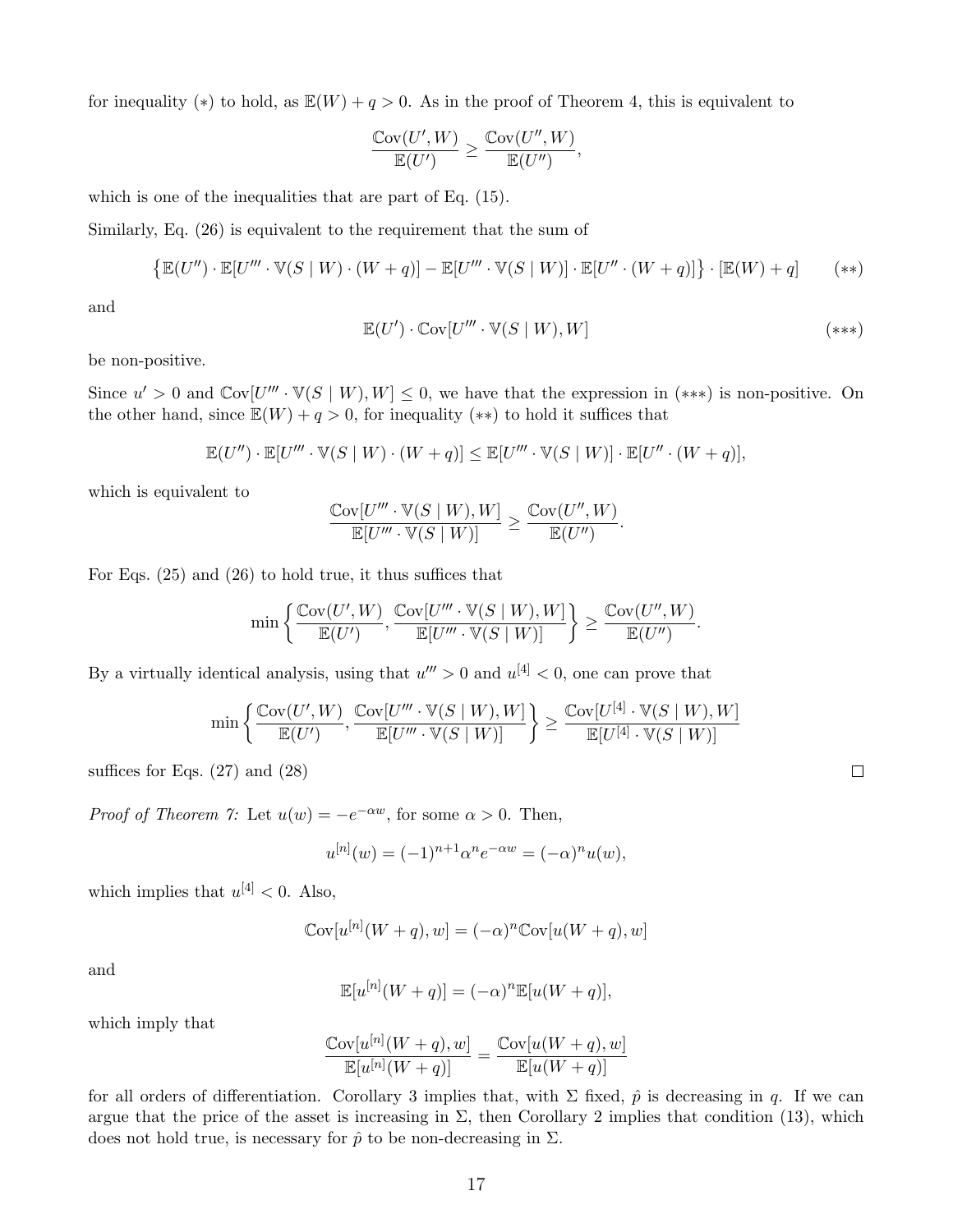To see that, indeed,  $q' > 0$ , note that

$$
q = \mathbb{E}\left[u'(W+q+S)\cdot(W+q)\right]
$$

re-writes, in the case of exponential preferences, as

$$
q = e^{-\alpha q} \cdot \left\{ \mathbb{E}[u'(W+S) \cdot W] + \mathbb{E}[u'(W+S)] \cdot q \right\},\,
$$

so

$$
e^{\alpha q} = \frac{\mathbb{E}[u'(W+S)\cdot W]}{q} + \mathbb{E}[u'(W+S)].
$$

This expression is transcendental, so we can only obtain  $q'$  by implicit differentiation:

$$
\left\{e^{\alpha q} + \frac{\mathbb{E}[u'(W+S)\cdot W]}{q^2}\right\} \cdot q' = \frac{\partial}{\partial \Sigma} \left\{\frac{\mathbb{E}[u'(W+S)\cdot W]}{q} + \mathbb{E}[u'(W+S)]\right\}.
$$

Since exponential preferences are strictly increasing and strictly prudent, we know that

$$
\mathbb{E}[u'(W+S)\cdot W] = \mathbb{E}\left\{\mathbb{E}[u'(W+S) | W] \cdot W\right\}
$$

and

$$
\mathbb{E}[u'(W+S)] = \mathbb{E}\left\{\mathbb{E}[u'(W+S) | W]\right\}
$$

are both increasing in  $\Sigma$ , which implies that  $q' > 0$ , as needed.

*Proof of Theorem 8:* The strategy for the proof is the same as in Theorem 7: we will argue that, under the assumption of the theorem, all the conditions that make Eq. (13) necessary for  $\hat{p}$  to be non-decreasing in  $\sigma$ are satisfied, but not Eq. (13) itself. Using the functional forms  $u'(w) = u'(1)w^{-\rho}$  and  $\mathbb{V}(S \mid W) = \sigma W^2$ , we need to prove the following:

(a) that q is increasing in  $\sigma$ , namely that implicitly differentiating

$$
q = u'(1) \cdot \mathbb{E}[(W+q+S)^{-\rho} \cdot (W+q)] \tag{29}
$$

with respect to  $\sigma$  yields  $q' > 0$ ;

- (b) Equation (14);
- (c) that

$$
\frac{\mathbb{C}\text{ov}(U',W)}{\mathbb{E}(U')} \ge \frac{\mathbb{C}\text{ov}(U'',W)}{\mathbb{E}(U'')} \text{ and } \frac{\mathbb{C}\text{ov}[U'''\cdot \mathbb{V}(S\mid W),W]}{\mathbb{E}[U'''\cdot \mathbb{V}(S\mid W)]} \ge \frac{\mathbb{C}\text{ov}[U^{[4]}\cdot \mathbb{V}(S\mid W),W]}{\mathbb{E}[U^{[4]}\cdot \mathbb{V}(S\mid W)]},
$$

two of the inequalities in Eq. (15), which in the case are

$$
\frac{\mathbb{E}[(W+q)^{-\rho} \cdot W]}{\mathbb{E}[(W+q)^{-\rho}} \ge \frac{\mathbb{E}[(W+q)^{-(\rho+1)} \cdot W]}{\mathbb{E}[(W+q)^{-(\rho+1)}]}
$$
(30)

and

$$
\frac{\mathbb{E}[(W+q)^{-(\rho+2)} \cdot W^3]}{\mathbb{E}[(W+q)^{-(\rho+2)} \cdot W^2]} \ge \frac{\mathbb{E}[(W+q)^{-(\rho+3)} \cdot W^3]}{\mathbb{E}[(W+q)^{-(\rho+3)} \cdot W^2]};
$$
\n(31)

(d) that

$$
\frac{\mathbb{C}\text{ov}[U'''\cdot \mathbb{V}(S\mid W), W]}{\mathbb{E}[U'''\cdot \mathbb{V}(S\mid W)]} \ge \frac{\mathbb{C}\text{ov}(U'', W)}{\mathbb{E}(U'')},
$$

another one of the inequalities in Eq. (15), which is

$$
\frac{\mathbb{E}[(W+q)^{-(\rho+2)} \cdot W^3]}{\mathbb{E}[(W+q)^{-(\rho+2)} \cdot W^2]} \ge \frac{\mathbb{E}[(W+q)^{-(\rho+1)} \cdot W]}{\mathbb{E}[(W+q)^{-(\rho+1)}]};
$$
\n(32)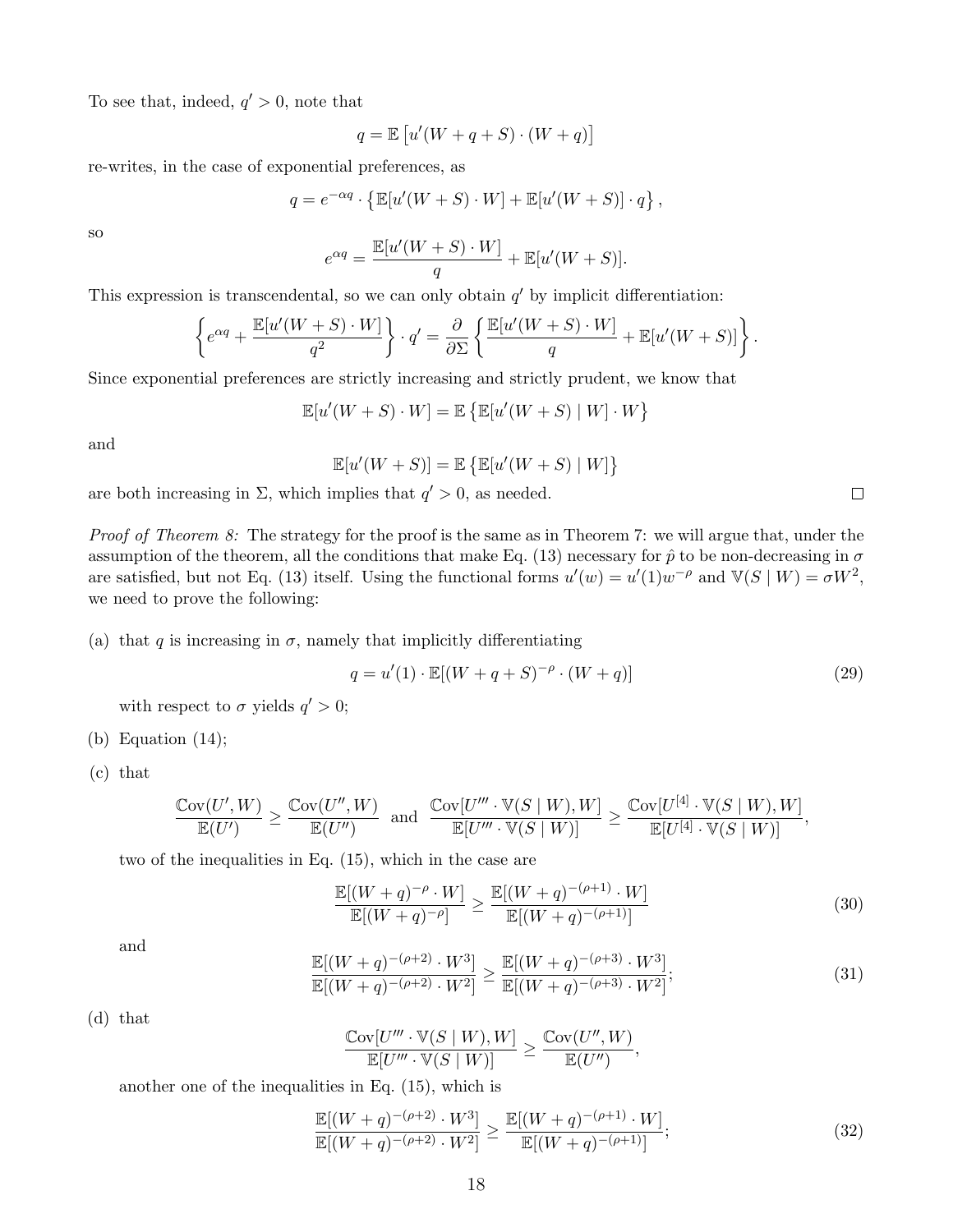(e) that

$$
\frac{\mathbb{C}\mathrm{ov}(U',W)}{\mathbb{E}(U')} \geq \frac{\mathbb{C}\mathrm{ov}[U^{[4]}\cdot \mathbb{V}(S\mid W),W]}{\mathbb{E}[U^{[4]}\cdot \mathbb{V}(S\mid W)]}
$$

the final inequality in Eq. (15), which is

$$
\frac{\mathbb{E}[(W+q)^{-\rho} \cdot W]}{\mathbb{E}[(W+q)^{-\rho}} \ge \frac{\mathbb{E}[(W+q)^{-(\rho+3)} \cdot W^3]}{\mathbb{E}[(W+q)^{-(\rho+3)} \cdot W^2]}
$$
\n(33)

under the functional forms; and

(f) that Eq. (13) fails, namely that

$$
\frac{\mathbb{E}[(W+q)^{-\rho} \cdot W]}{\mathbb{E}[(W+q)^{-\rho}} \le \frac{\mathbb{E}[(W+q)^{-(\rho+2)} \cdot W^3]}{\mathbb{E}[(W+q)^{-(\rho+2)} \cdot W^2]}.
$$
\n(34)

Of course, we proceed one by one:

(a) From Eq. (29), by the implicit function theorem  $q'$  equals the product of

$$
\frac{u'(1)}{\mathbb{E}\left[1+\rho(W+q+S)^{-(\rho+1)}\cdot(W+q)-(W+q+S)^{-\rho}\right]}\tag{*}
$$

and

$$
\mathbb{E}\left\{\frac{\partial}{\partial \sigma}\mathbb{E}[(W+q+S)^{-\rho} \mid W] \cdot (W+q)\right\},\tag{**}
$$

so long as the denominator on the former expression is non-zero. We actually want that denominator to be strictly positive, which is the case, since  $\rho > 0$ ,  $W + q > 0$  with probability one by assumption, and

$$
\rho(w + q) > 0 \Leftrightarrow 1 + \frac{\rho(w + q)}{(w + q + s)^{\rho + 1}} > \frac{1}{(w + q + s)^{\rho}}.
$$

Since  $u'(1) > 0$ , it follows that the term in Eq. (\*) is strictly positive.

That the term in Eq. (\*\*) is also positive is immediate, since  $(w+q+s)^{-\rho}$  is strictly convex in s, and an increase in  $\sigma$  is a mean-preserving spread of S given W.

(b) For Eq. (14), it suffices for us to argue that  $u'''(W + q) \cdot V(S | W)$  and W are anti-comonotone with probability one. Letting the function

$$
\eta(w) = u'''(w + q) \cdot \mathbb{V}(S \mid W = w) = \sigma \rho(\rho + 1)u'(1)w^{2},
$$

we have that  $\eta'(w) \leq 0$  so long as  $w \geq 2q/\rho$ . Since  $q \leq \rho/2$  inf W, by assumption, we have that this inequality holds with probability 1, as needed.

(c) Define now the function

$$
h(n) = \frac{\mathbb{E}[(W+q)^{-n} \cdot W^m]}{\mathbb{E}[(W+q)^{-n} \cdot W^{m-1}]}
$$

over  $n > 0$ , given any  $m \ge 0$ . For Eqs. (30) and (31), it suffices to observe that q is non-increasing in  $n$ .

By direct computation,  $h'(n) \leq 0$  if, and only if,

$$
\mathbb{E}[(W+q)^{-n} \cdot W^m \cdot \ln(W+q)] \cdot \mathbb{E}[(W+q)^{-n} \cdot W^{m-1}]
$$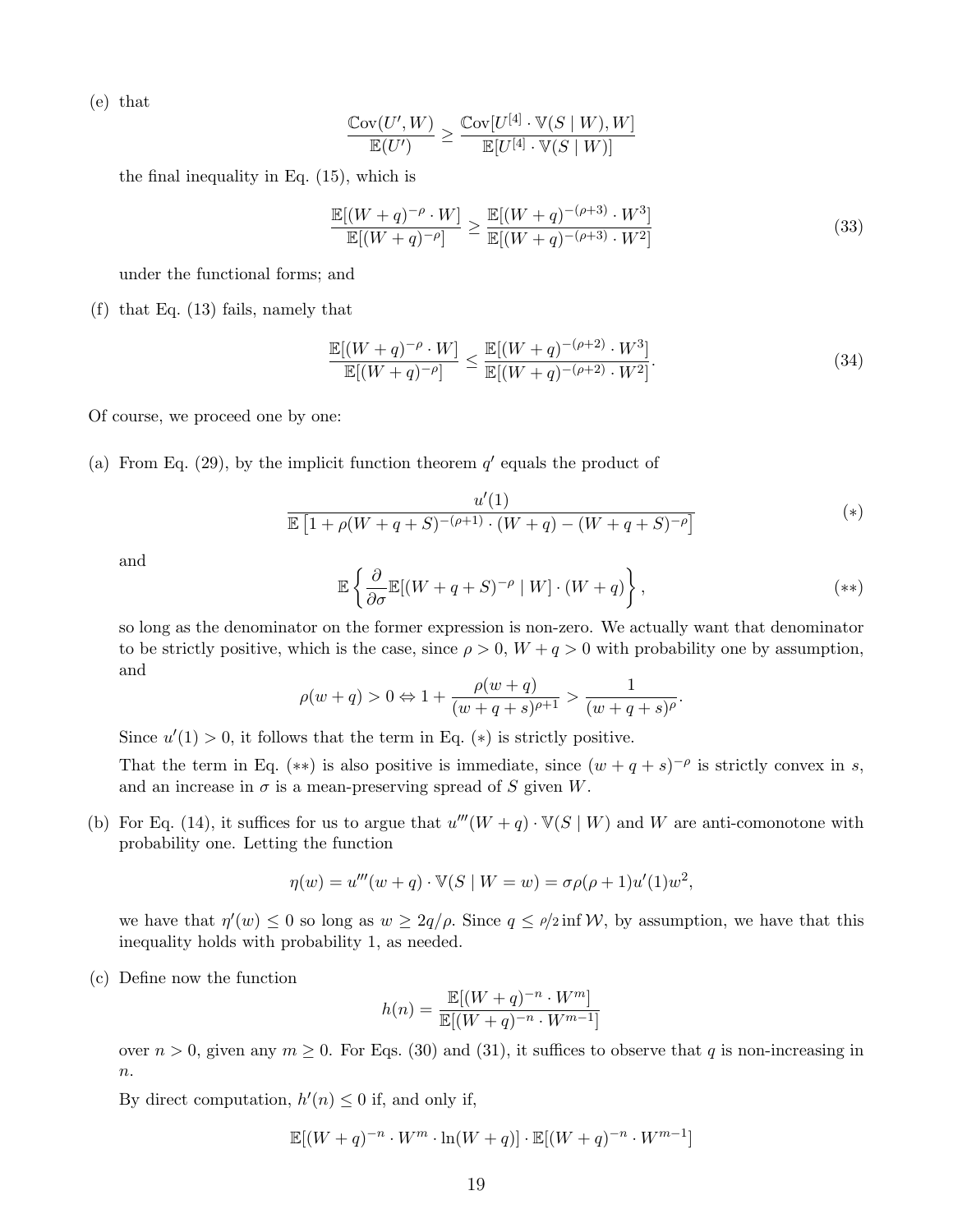is at least as large as

$$
\mathbb{E}[(W+q)^{-n} \cdot W^{m-1} \cdot \ln(W+q)] \cdot \mathbb{E}[(W+q)^{-n} \cdot W^{m}].
$$

Letting random variable  $V$  be i.i.d. with  $W$ , this is the requirement that

$$
\mathbb{E}\left\{(W-V)\cdot (VW)^{m-1}\cdot [(V+q)(W+q)]^{-n}\cdot \ln(W+q)\right\}\geq 0.
$$

This expectation is proportional, by a factor of  $Pr(V \neq W)/2$ , to the sum of

$$
\mathbb{E}\left\{(W-V)\cdot (VW)^{m-1}\cdot [(V+q)(W+q)]^{-n}\cdot \ln(W+q) \mid V > W\right\}
$$

and

$$
\mathbb{E}\left\{(W-V)\cdot (VW)^{m-1}\cdot [(V+q)(W+q)]^{-n}\cdot \ln(W+q) \mid V
$$

Since  $V$  and  $W$  follow the same distribution, the latter is

$$
\mathbb{E}\left\{(V-W)\cdot (VW)^{m-1}\cdot [(V+q)(W+q)]^{-n}\cdot \ln(V+q) \mid V > W\right\},\right
$$

so the sum equals

$$
\mathbb{E}\left\{(W-V)\cdot (V W)^{m-1}\cdot [(V+q)(W+q)]^{-n}\cdot [\ln(W+q)-\ln(V+q)]\mid V>W\right\},\right\}
$$

which is, indeed, non-negative.

(d) Note that Eq. (32) is equivalent to the requirement that

$$
\mathbb{E}[(W+q)^{-(\rho+2)}W^3] \cdot \mathbb{E}[(W+q)^{-(\rho+1)}] \ge \mathbb{E}[(W+q)^{-(\rho+2)}W^2] \cdot \mathbb{E}[(W+q)^{-(\rho+1)}W].
$$

With V defined as above, this is

$$
\mathbb{E}\left\{V \cdot [(V+q)(W+q)]^{-(\rho+1)} \cdot \left(\frac{V^2}{V+q} - \frac{W^2}{W+q}\right)\right\} \ge 0,
$$

or

$$
\mathbb{E}\left\{ (V - W) \cdot [(V + q)(W + q)]^{-(\rho + 1)} \cdot \left( \frac{V^2}{V + q} - \frac{W^2}{W + q} \right) \middle| V > W \right\} \ge 0.
$$

In order to guarantee this, we need to argue that

$$
v > w \Rightarrow \frac{v^2}{v+q} \ge \frac{w^2}{w+q},
$$

or, equivalently, that the ratio  $w^2/(w+q)$  is non-decreasing for  $w \in \mathcal{W}$ . By direct computation, this is true since  $W \subseteq \mathbb{R}_{++}$  and  $q \geq 0$ .

(e) Using the same technique, Eq. (33) is equivalent to the requirement that

$$
\mathbb{E}\left[ (V - W) \cdot W^2 \cdot (V + q)^{-\rho} \cdot (W + q)^{-(\rho + 3)} \right] \ge 0,
$$

or, equivalently, that

$$
\mathbb{E}\left\{(V-W)\cdot[(V+q)(W+q)]^{-\rho}\cdot\left(\frac{W^2}{(W+q)^3}-\frac{V^2}{(V+q)^3}\right)\ \Big|\ V>W\right\}\geq 0.
$$

For this, it suffices that the ratio  $w^2/(w+q)^3$  be non-increasing at all  $w \in \mathcal{W}$ . This is guaranteed, indeed, by the assumption that  $q \leq 1/2$  inf W.